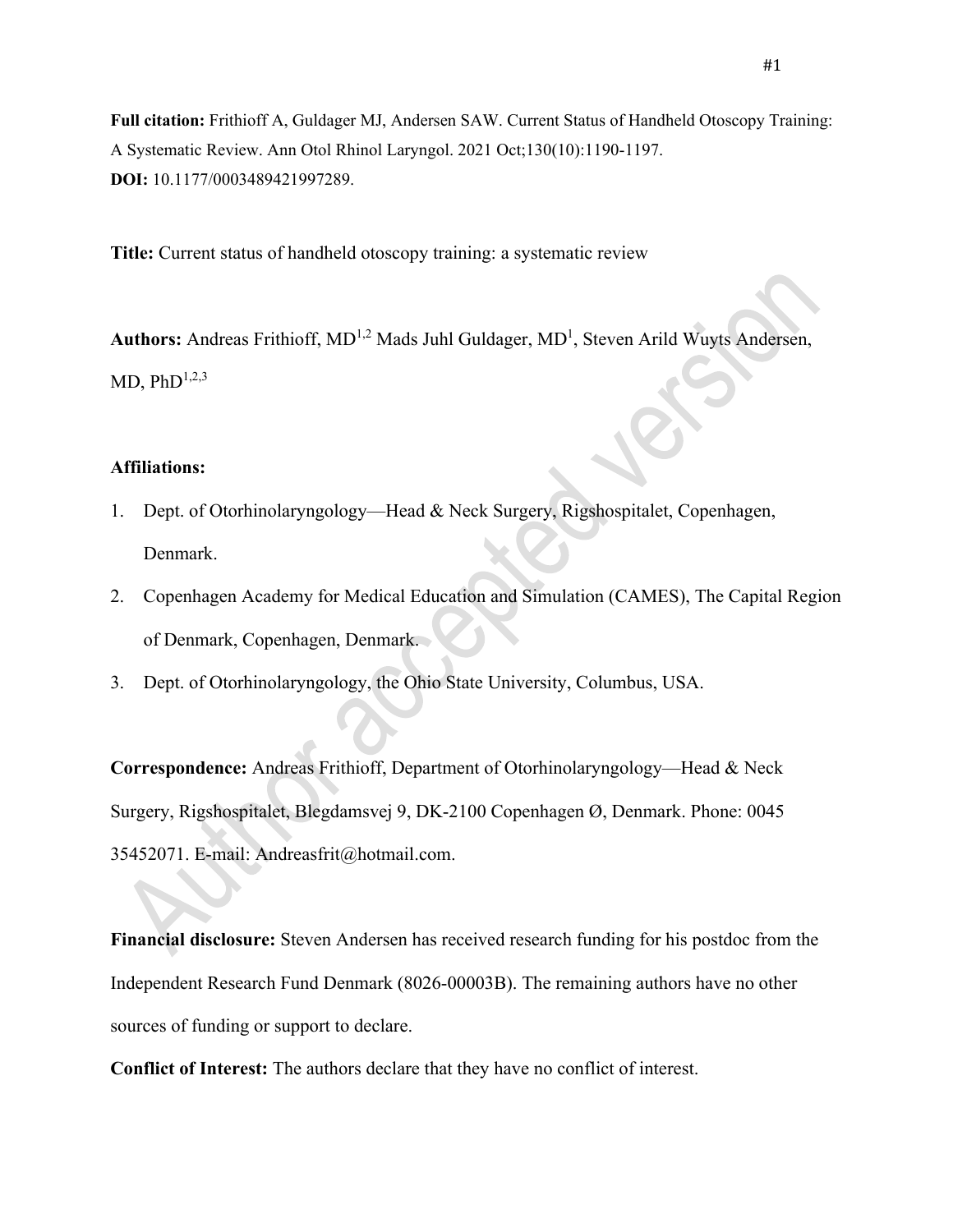### **ABSTRACT**

**Objective:** Otoscopy is a frequently performed procedure and competency in this skill is important across many specialties. We aim to systematically review current medical educational evidence for training of handheld otoscopy skills.

**Methods:** Following the PRISMA guideline, studies reporting on training and/or assessment of handheld otoscopy were identified searching the following databases: PubMed, Embase, OVID, the Cochrane Library, PloS Medicine, Directory of Open Access Journal (DOAJ), and Web of Science. Two reviewers extracted data on study design, training intervention, educational outcomes, and results. Quality of educational evidence was assessed along with classification according to Kirkpatrick's model of educational outcomes.

**Results:** The searches yielded a total of 6,064 studies with a final inclusion of 33 studies for the qualitative synthesis. Handheld otoscopy training could be divided into workshops, physical simulators, web-based training/e-learning, and smartphone-enabled otoscopy. Workshops were the most commonly described educational intervention and typically consisted of lectures, handson demonstrations and training on peers. Almost all studies reported a favorable effect on either learner attitude, knowledge, or skills. The educational quality of the studies was reasonable but the educational outcomes were mostly evaluated on the lower Kirkpatrick levels with only a single study determining the effects of training on actual change in the learner behavior. **Conclusion:** Overall, it seems that any systematic approach to training of handheld otoscopy is beneficial in training regardless of learner level, but the heterogeneity of the studies makes comparisons between studies difficult and the relative effect sizes of the interventions could not be determined.

**Key words:** handheld otoscopy; technical skills training; otology; assessment; competency-based medical education.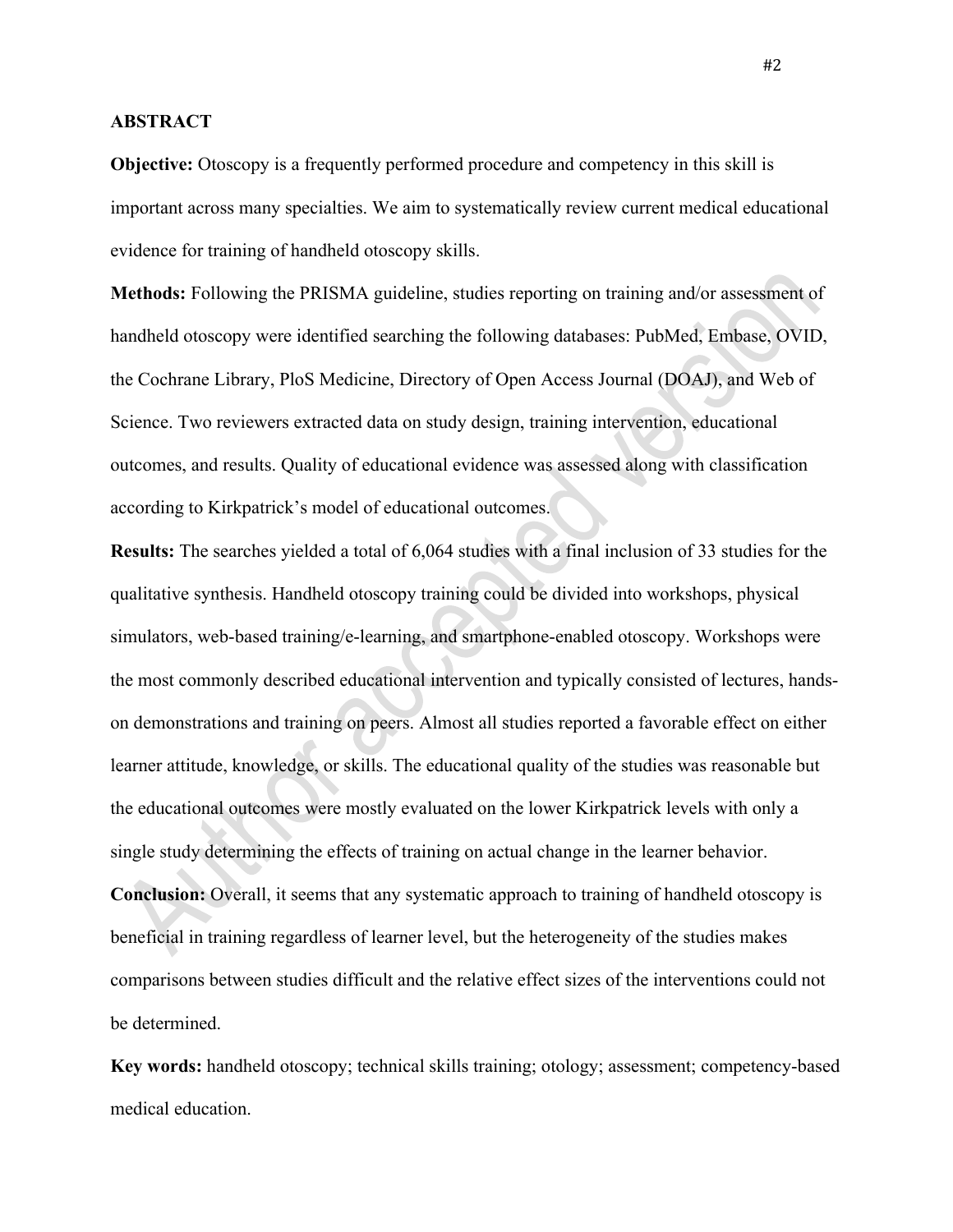## **INTRODUCTION**

Otoscopy is a key procedure for the diagnosis of middle ear disease, which is especially common in young children but can present in all age groups.<sup>1,2,3</sup> The procedure is therefore performed on a daily basis in many specialties including pediatrics, family medicine, otorhinolaryngology and at emergency/urgent care departments. Multiple studies have reported that undergraduate and postgraduate training in otoscopy often is sparse, and hence the ability to recognize ear pathology inadequate. 1,4

Because of the frequency of patients presenting with ear complaints and since the treatment is guided by the correct diagnosis established from the otoscopy, obtaining sufficient competency and good clinical skills in handheld otoscopy is important. Handheld otoscopy can be trained on peers, standardized patients, or real patients, or on non-human models such as manikins, technology-enhanced simulators, or using internet-based learning. Simulation-based training has potential benefits such as increased clinical experience without training on real patients, standardized presentations/cases, and ease of repeated practice over time, which facilitates retention of knowledge and increases diagnostic accuracy.<sup>1</sup>

Skills in handheld otoscopy are compound and consists of a cognitive component (i.e. the ability to recognize different pathologies, resulting in diagnostic accuracy) and a technical skills component (i.e. the ability to technically perform a sufficient examination of the ear canal and ear drum using a handheld otoscope). There is currently no evidence-based or best practice guidelines for how training of handheld otoscopy skills should be organized or which training models are superior. We therefore aim to systematically review the literature to map current training opportunities and medical educational evidence for training of handheld otoscopy skills.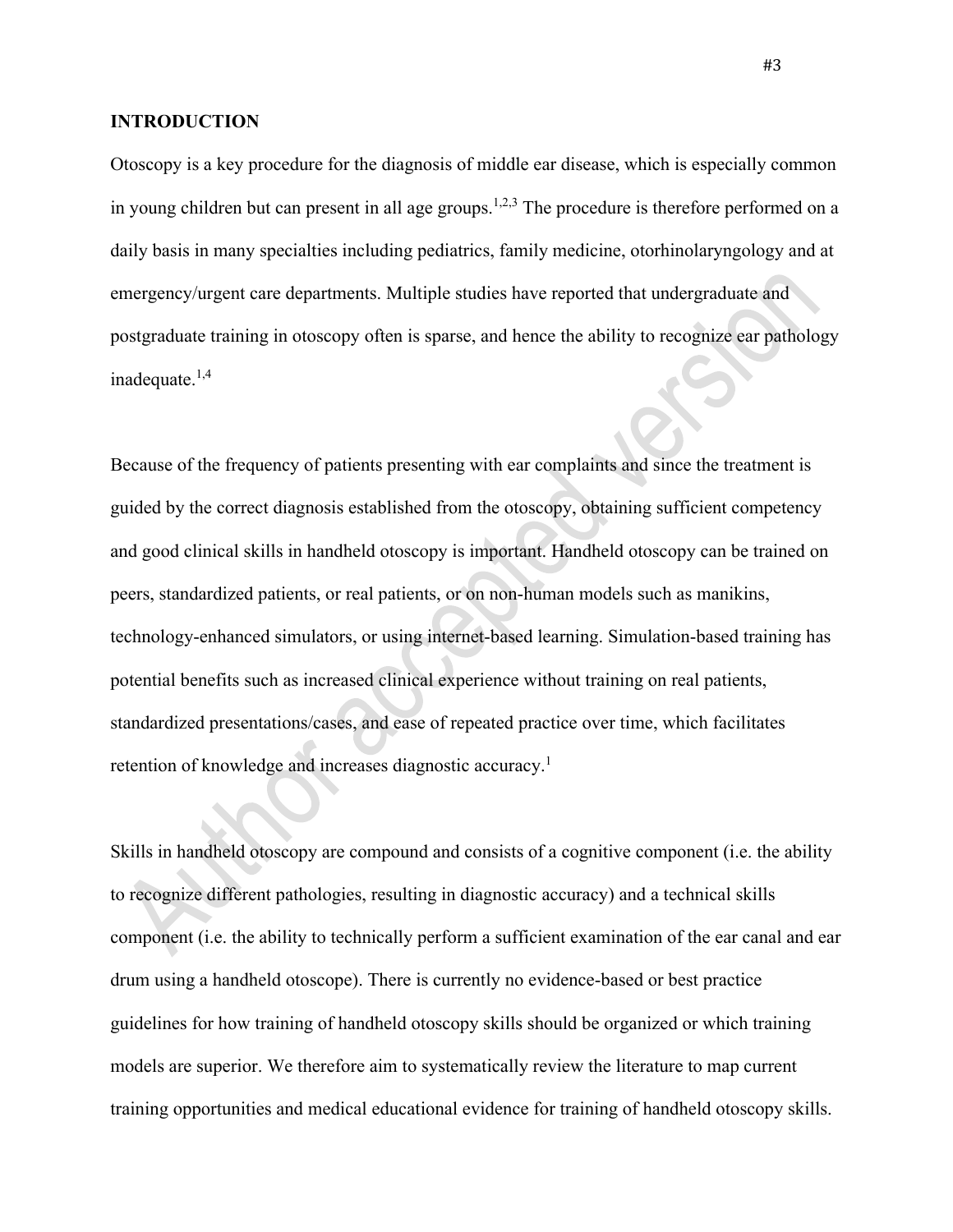Our specific research questions were:

- 1. How is handheld otoscopy being trained?
- 2. What is the educational evidence for the different handheld otoscopy training modalities?
- 3. Can best practice guidelines for training of handheld otoscopy be suggested based on the current literature?

### **METHOD**

Our review follows the PRISMA statement.<sup>5</sup>

# *Search strategy and data sources*

We searched PubMed, Embase, OVID, the Cochrane Library, PloS Medicine, Directory of Open Access Journal (DOAJ), and Web of Science, from inception to 30th November 2019. The search was updated 13th of July 2020. Our search terms included otoscop\* AND (training OR assessment OR skills); or otoscop\* AND (simulat\* OR model). Our initial scoping search in PubMed revealed key papers known to the authors. Finally, we also reviewed the reference lists of the included studies to identify additional potentially eligible studies.

### *Eligibility criteria*

Studies that met all of the following criteria were eligible for inclusion in this systematic review:

• Population: Health care professionals/students at all levels of training/experience.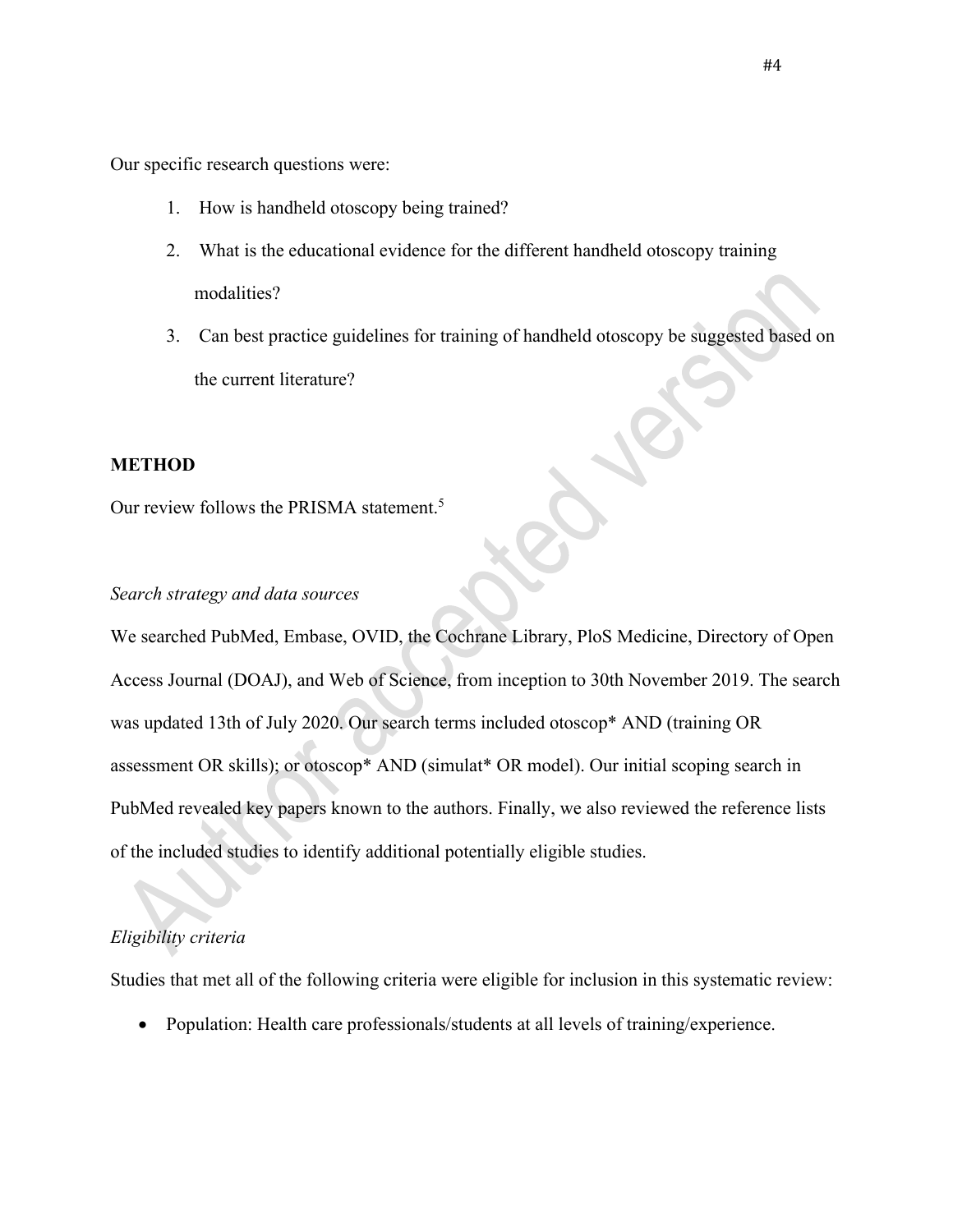- Intervention: Studies of training and/or assessment of performance or competency in handheld otoscopy with/without pneumatic otoscopy using any training modality (peers, patients, standardized patients, manikins, physical models, virtual reality (VR) simulation, internet-based learning).
- Comparison: Studies with educational interventions or with educational observations.
- Outcomes: Any outcome in relation to training/learning.
- Design: Any quantitative educational study design.
- Context: Studies conducted in any healthcare or medical educational setting reported in English.

### *Exclusion criteria*

- Full text not available.
- Commentaries, editorials, and reviews.

#### *Study selection*

Search results from databases was saved and imported into the Covidence online platform for systematic reviews (covidence.org). Duplicates were removed automatically. Titles and abstracts were screened independently by two reviewers from the author group (A.F., S.A.). Any study deemed potentially relevant from the title/abstract screening by any reviewer was included for full-text screening. Full-texts were obtained and screened by the same two reviewers and disagreements on final inclusion were resolved by discussion within the entire author group.

#### *Data extraction*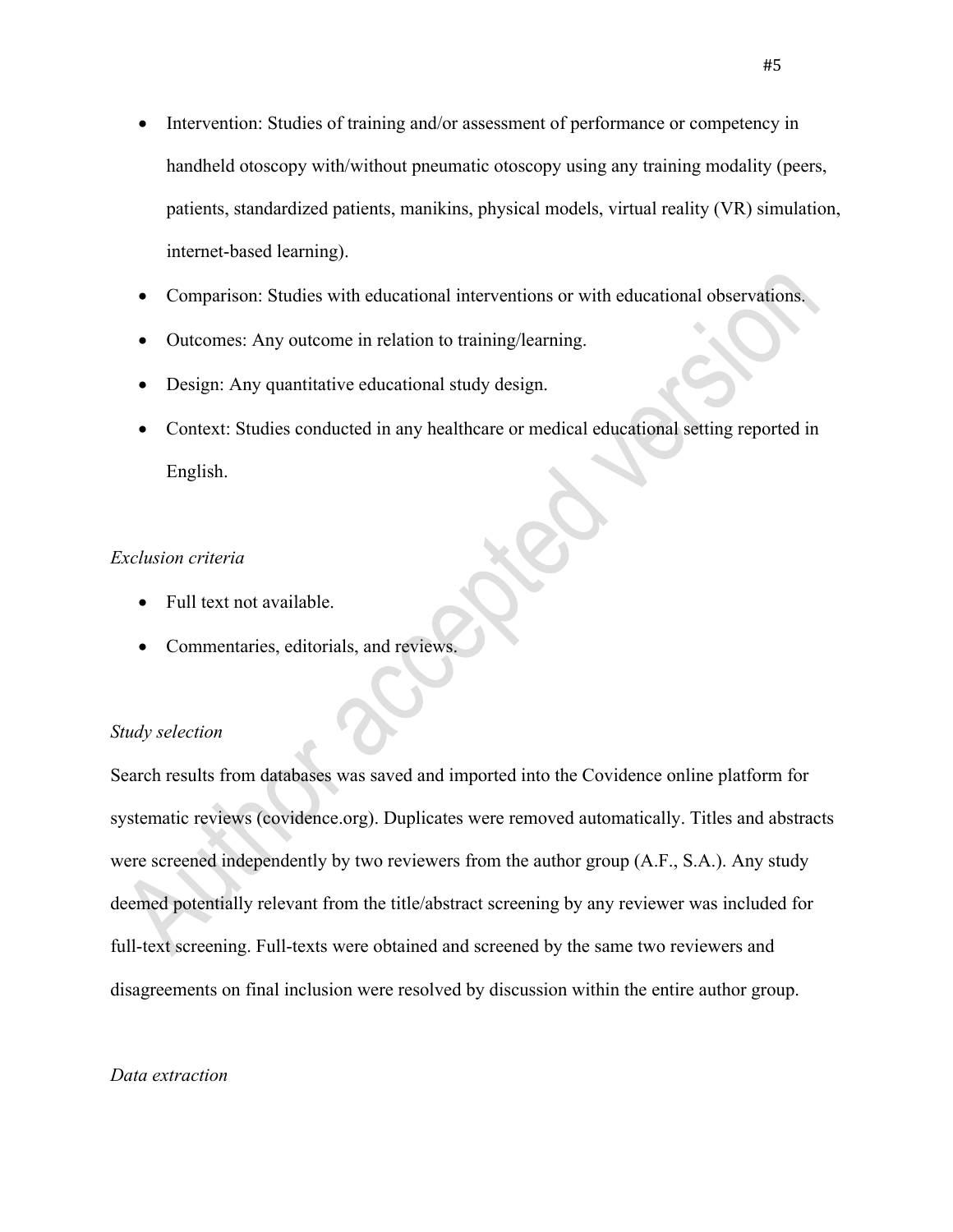A data extraction form was constructed in Excel 2016 (Microsoft Inc., Redmond, WA) and piloted on five randomly selected studies by two reviewers (A.F. and S.A). Disagreements were resolved by discussion and the data from the remaining papers were extracted by one reviewer (A.F. or S.A.). We extracted the following descriptive information from the included studies:

- Study information: authors, year, country, study design (descriptive/observational/interventional) and study aim.
- Learners: level, health care professional background, number of learners.
- Educational intervention: training modality (peers, patients, standardized patients, manikins, VR simulation, internet-based learning), resources, platform,
- Training outcome: assessment of diagnostic accuracy, technical performance or other evaluation.
- Main results of the trial: A brief description of the main results of the educational intervention.
- Training protocol: Details on training such as amount of training, case variability, assessment details, number of assessors, observation type (live, video-recorded)
- Analysis: Kirkpatrick hierarchy (level 1: participation; level 2a: modification of attitudes/perceptions; level 2b: modification of knowledge/skills; level 3: behavioral change, transfer; level 4a: change in organizational practice; level 4b: benefits to patients); educational quality analysis (Appendix 1);

#### *Data synthesis and analysis*

The synthesis was based on descriptive methods to map the current reports on handheld otoscopy training concerning training modalities, the number of participants and level of participants in the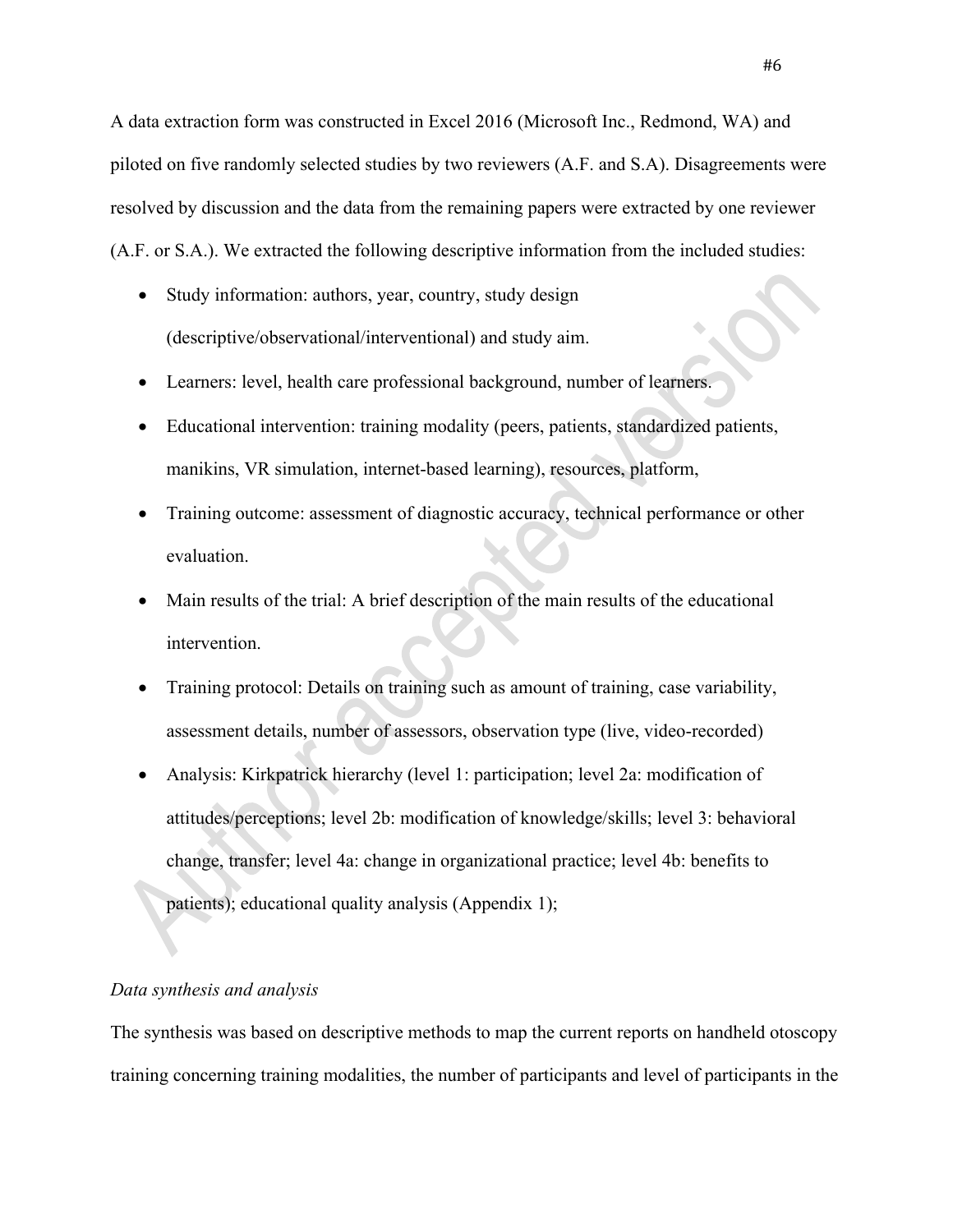studies. Further assessment according to a quality assessment tool presented in Gordon et al<sup>6</sup> was performed on all studies (Appendix 1) as well as Kirkpatrick hierarchy describing the level of educational outcomes.

### **Results**

Our search strategy resulted in 6,064 studies (see flow chart). Of these, 83 full-text articles were assessed for eligibility. References of included papers were screened for relevant studies but no additional studies were added. Altogether, 33 studies fulfilled the inclusion criteria and were included for the qualitative synthesis. We categorized the included studies based on the type of educational intervention used for otoscopic skills training, resulting in the following four categories: Workshops, physical simulators, web-based training/e-learning, and smartphoneenabled otoscopy. Some studies used more than one modality in the training program and are therefore included in more than one category.

### *Workshops*

Workshops were defined as a course of a single to a few days (massed practice) with smaller or bigger groups of learners. These could either be supplemental to an already existing curriculum or independent from training programs, residency-training programs, or other forms of established teaching by faculty. These workshops typically included didactic lectures on anatomy of the middle ear and interpretation of tympanic membrane findings, often with live or video demonstrations on performing otoscopy and/or pneumatic otoscopy presented to all learners. Lectures were often then followed by instructor-led hand on exercises on peers or physical simulators to support the didactic teaching. In contrast to other studies that used massed practice,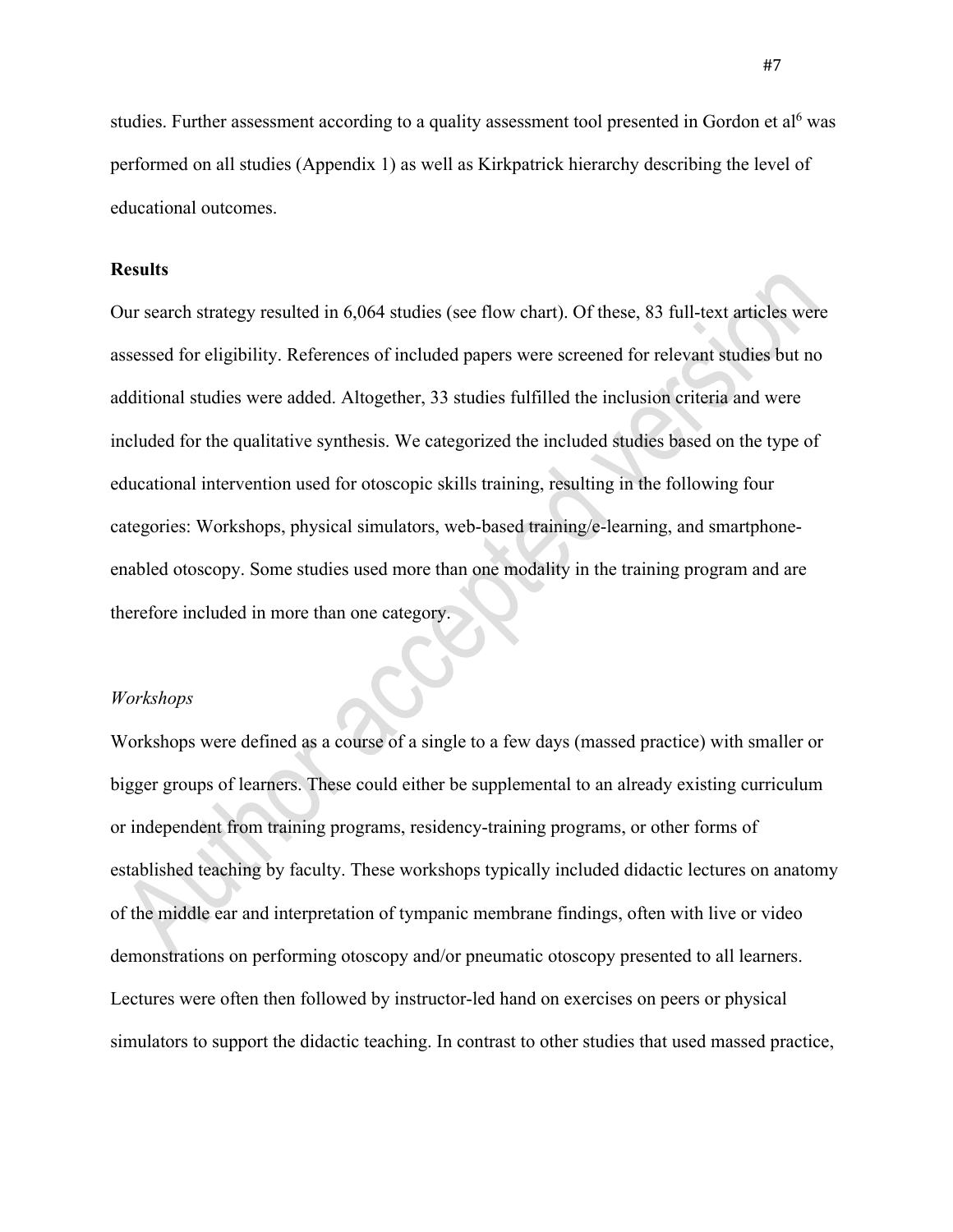one study<sup>7</sup> reported on a workshop (with clinical training) that was organized in a distributed fashion, i.e. over a longer period of time (4 months).

Workshops were the most common training intervention among the included studies (n=22/33) and included the highest number of participants  $(n=4,477)$  (Table 1). Across studies, participants represented all types of learners from medical students with minimal or no experience with otoscopy to experienced otolaryngologists with years of practice. The most studies had medical students as learners. However, workshops were the most common training modality among experienced learners. In the quality assessment, these studies were assigned a quality score in each category between 1 and 2. Further, all studies on workshops for teaching handheld otoscopy was classified as Kirkpatrick level 2: mainly level 2a, meaning that the impact of the educational intervention was evaluated as an effect on thinking/problem-solving, psychomotor and/or social skills (Supplementary material). However, the primary outcomes being investigated varied from objective improvement in participant's skills<sup>7</sup> to a theoretical multiple-choice test.<sup>8</sup> A single study did not investigate objective improvement but had self-reported confidence as primary outcome.<sup>9</sup> Womald et al.<sup>10</sup> described how 10 otolaryngology residents attending a structured training workshop reduced misinterpretation and diagnostic errors in cases of various tympanic membranes both with and without pathologies from 57% to 34% in the training setting

Sixteen of eighteen studies found a positive effect of the intervention studied (Supplementary material); overall, this indicates a positive effect on skills and/or knowledge of any sort of workshop-based intervention for teaching handheld otoscopy.

#### *Physical simulators*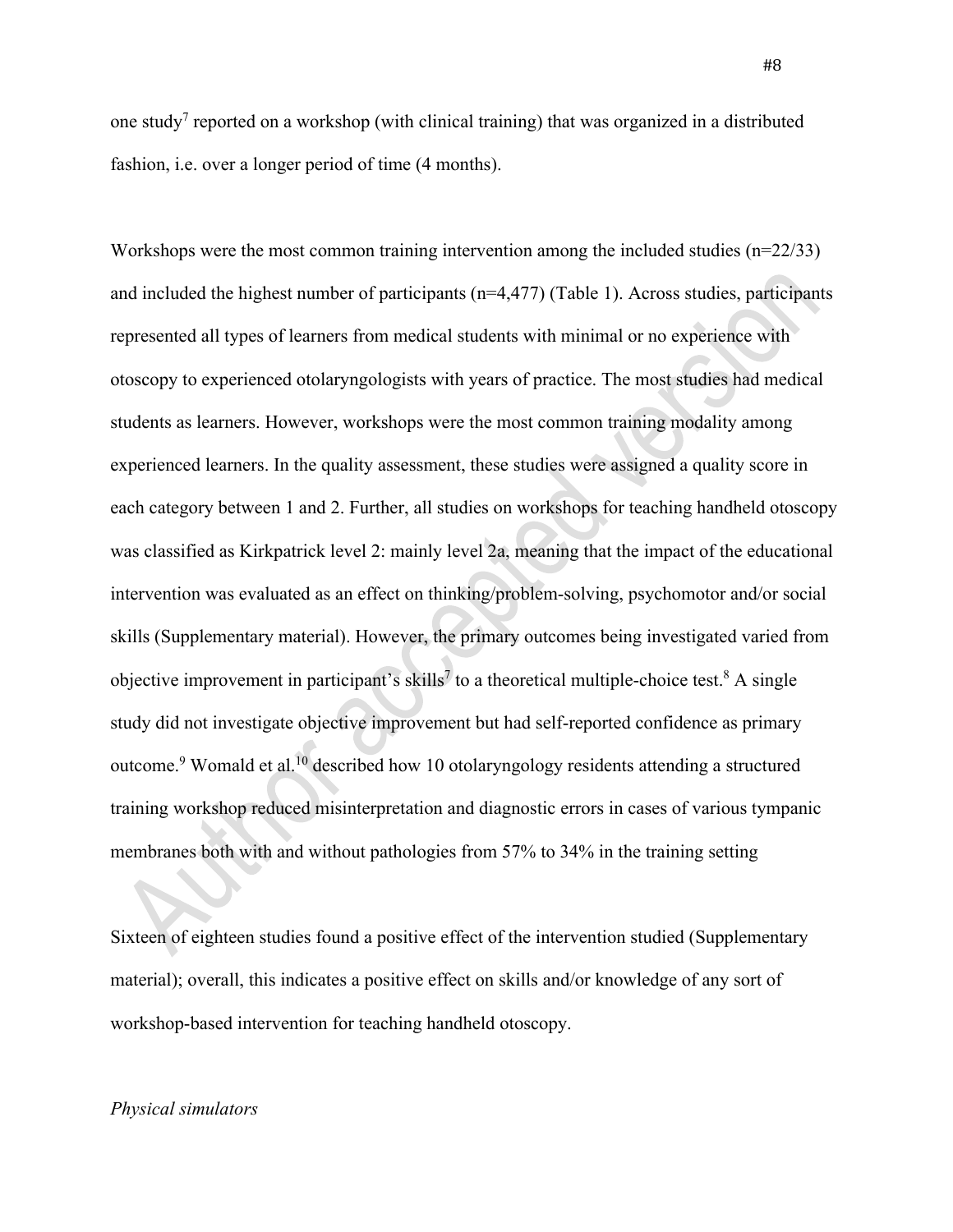Physical simulators fall in two categories: A) technology-enhanced simulators with display of the tympanic membrane on a digital screen, and B) "manual" simulation models where changing the case requires the manual and physical exchange of a module/cartridge on the simulator. The technology-enhanced simulators most commonly used were the OtoSim otoscopic simulator (OtoSim Inc., Toronto, Ontario, Canada) and the OtoSim Mobile (OtoSim Inc., Toronto, Canada). Among the "manual" simulators used in training was the Life/form Diagnostic  $\&$ Procedural Ear Trainer, Ear Examination Simulator, (Kyoto Kagaku Co., Ltd, Kyoto, Japan) and a non-commercial simulator presented by Gao et al..<sup>10</sup> The physical simulators offers hands-on examination and practice with standardized presentations of different pathologies with the possibility of built-in or instructor feedback and/or assessment because the participant's otoscopic view typically is displayed simultaneously on a PC-screen.

Physical simulators were the secondly most used  $(n=15)$  modality for teaching otoscopy often in combination with didactic teaching such as workshops/lectures. The majority of the participants were medical students or residents ( $n=586$ ). In the quality assessment, these studies were assigned a score in each category between 1 and 2. The Kirkpatrick level varied considerably: several studies included on level 1 evaluation (i.e. participation), most included level 2b evaluation (modification of knowledge/skills), and two studies included level 3 outcomes (behavioral change), which is the highest level among the enrolled studies (Supplementary material).

Studies on the use of physical simulators as a training-aid for teaching otoscopy skills mainly used post-intervention test/performance within the simulated setting and all studies found a positive effect on diagnostic skills.<sup>1,11-16</sup> One study, aiming at gathering validity evidence for a new digital otoscopy training model, only evaluated the participants' opinion on the training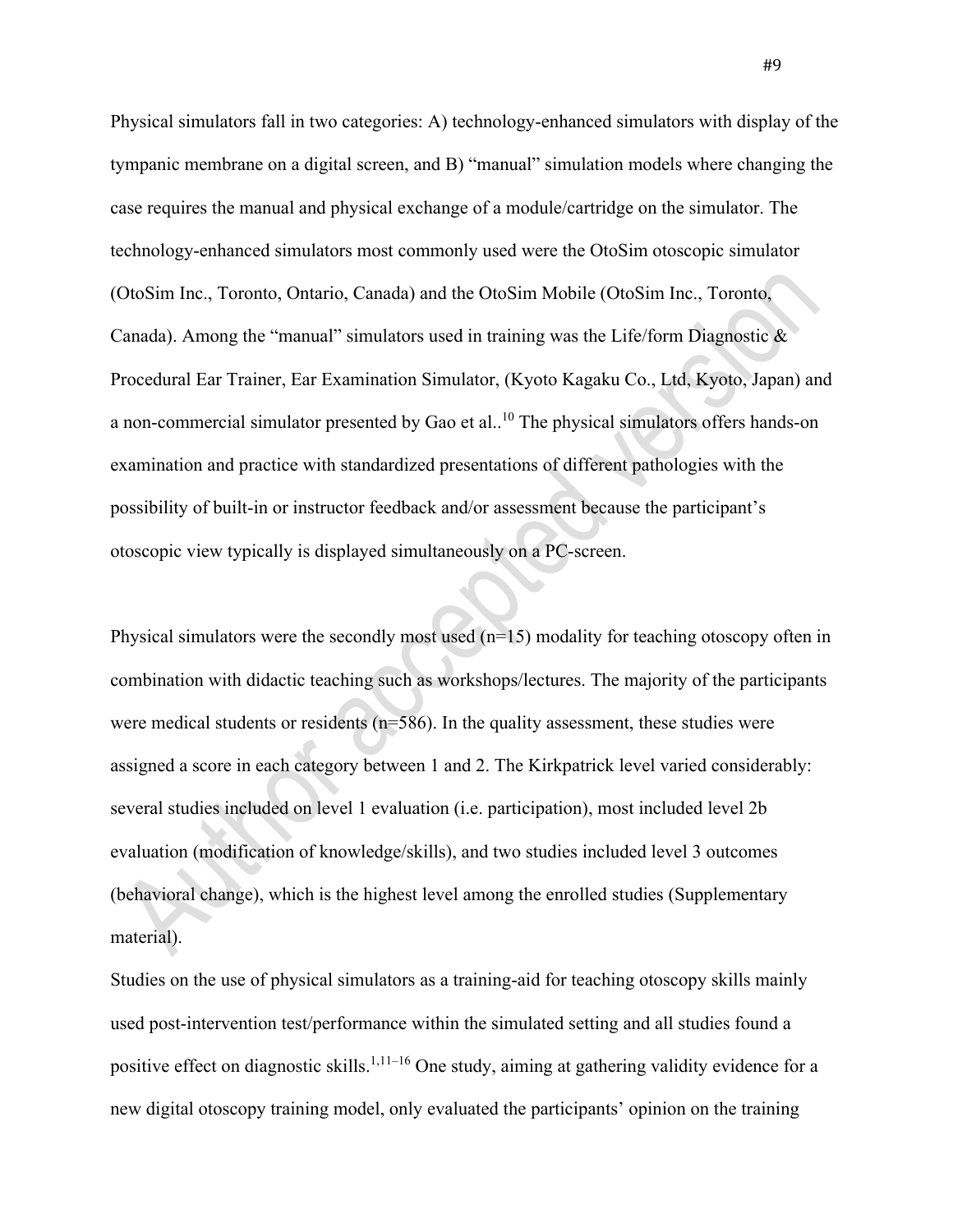model, which cannot be considered a learning outcome or contributing to validity of the model.<sup>10</sup> Three studies investigated transfer to real-life patients. All three studies investigated how a training on physical models in combination with didactic training or alone had an impact on theoretical knowledge and real-life patient skills comparing an intervention and control group. The three studies used their own skills-assessment scoring sheet and found that clinical ability, diagnostic skills and knowledge improved.<sup>17–19</sup> Three studies only reported on the learners' views on the learning experience and found a positive attitude towards physical simulators.<sup>20-22</sup> Finally, a single study aimed at determining the sequence of simulation-based training versus lectures in a discovery learning context but did not find any effect of sequence on knowledge acquisition or retention. 23

### *Web-based training/e-learning*

The category of web-based training/e-learning includes various online educational courses/resources related to training of handheld otoscopy. Consequently, both the educational intervention and the content varies greatly between studies: for example, some of these interventions only present students for educational content with minimal or no interaction<sup>15</sup> whereas other interventions allow the learner to examine a range of tympanic membrane pathologies and test themselves with integrated multiple-choice tests.<sup>24</sup> Common for the webbased training are that they were made available for students outside the physical learning environment, as a supplement to the curriculum, and were available online at any time. Some of the online courses were provided before specific workshops and were implemented as supplemental educational tools whereas others represented "true", standalone web-based training.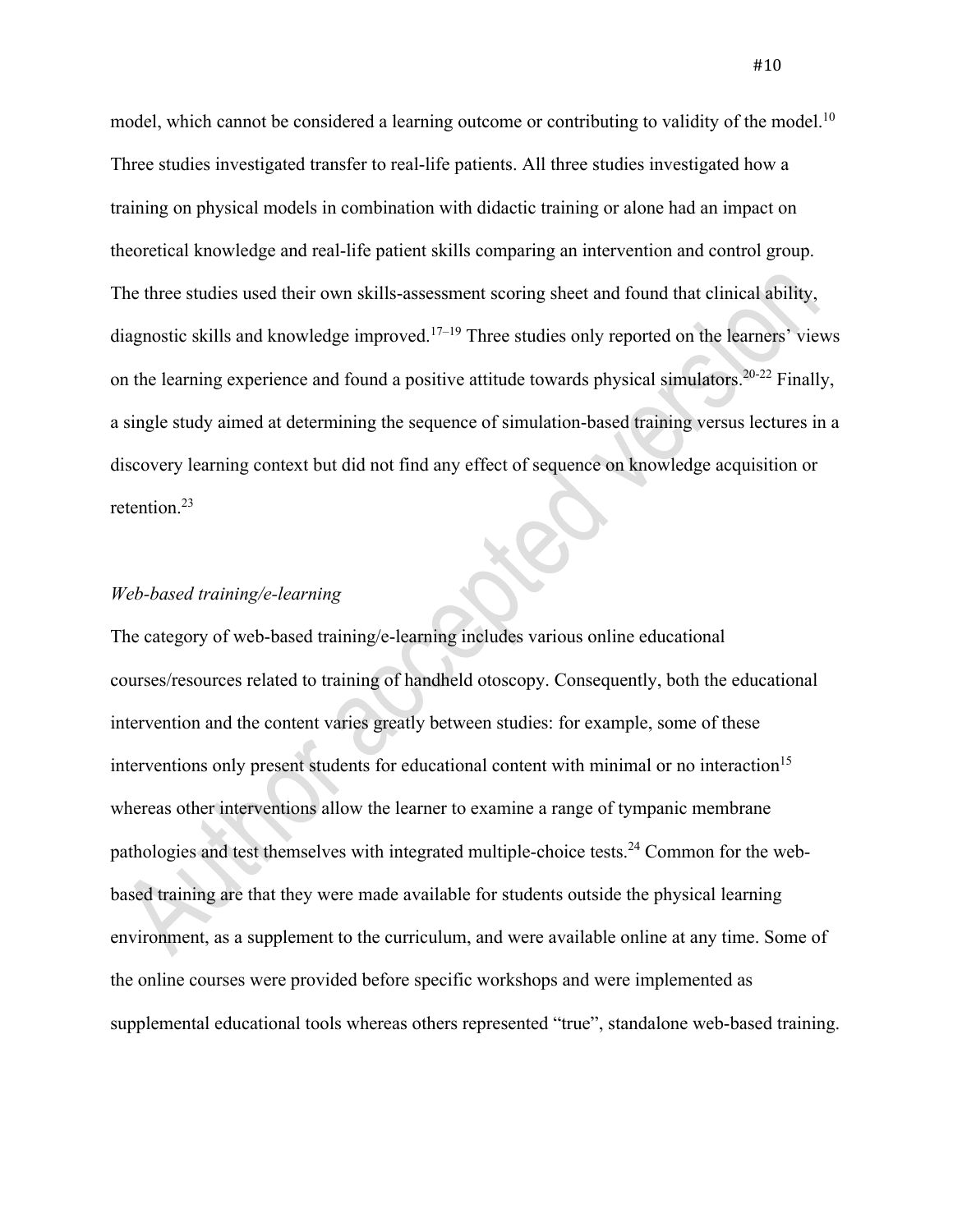In total, six studies included the web-based training modality with a total of 459 participants. Four of these studies included medical students, one study included residents, and one study included other health professionals such as audiology doctoral students. In the quality assessment, these studies were assigned a score of 1 or 2 in each category and were assessed as including Kirkpatrick's hierarchy level 2b evaluation evidence. Only two studies did not combine the modality with other training interventions<sup>24,25</sup> and both found a positive effect on medical students' theoretical knowledge of handheld otoscopy and pathology but did not assess whether the web-based training had a positive effect on their practical skills. For the remaining studies, the effect of web-based training could not be isolated because of the integration with other training modalities.

### *Smartphone-enabled otoscopy*

A single study used smartphone-enabled otoscopy in training of novices.<sup>26</sup> The smartphoneenabled otoscope is a relatively new technology that can serve as a potentially effective tool for telemedicine.<sup>27</sup> This technology allows the user's view to be shared with an instructor and the view can further be magnified. This could make real-time feedback easier as well as more accessible for several students at one time.<sup>26</sup> The study included training of 60 medical students. In the quality assessment the study received educational quality scores between 1 and 2. The outcomes of the study were assessed as including Kirkpatrick level 2a educational outcomes with participants' self-reported ability to visualize the tympanic membrane and confidence in performing middle ear examination but there was no evaluation of the students (60 medical students) ability to identify pathology or effects on knowledge or technical performance.

#### **DISCUSSION**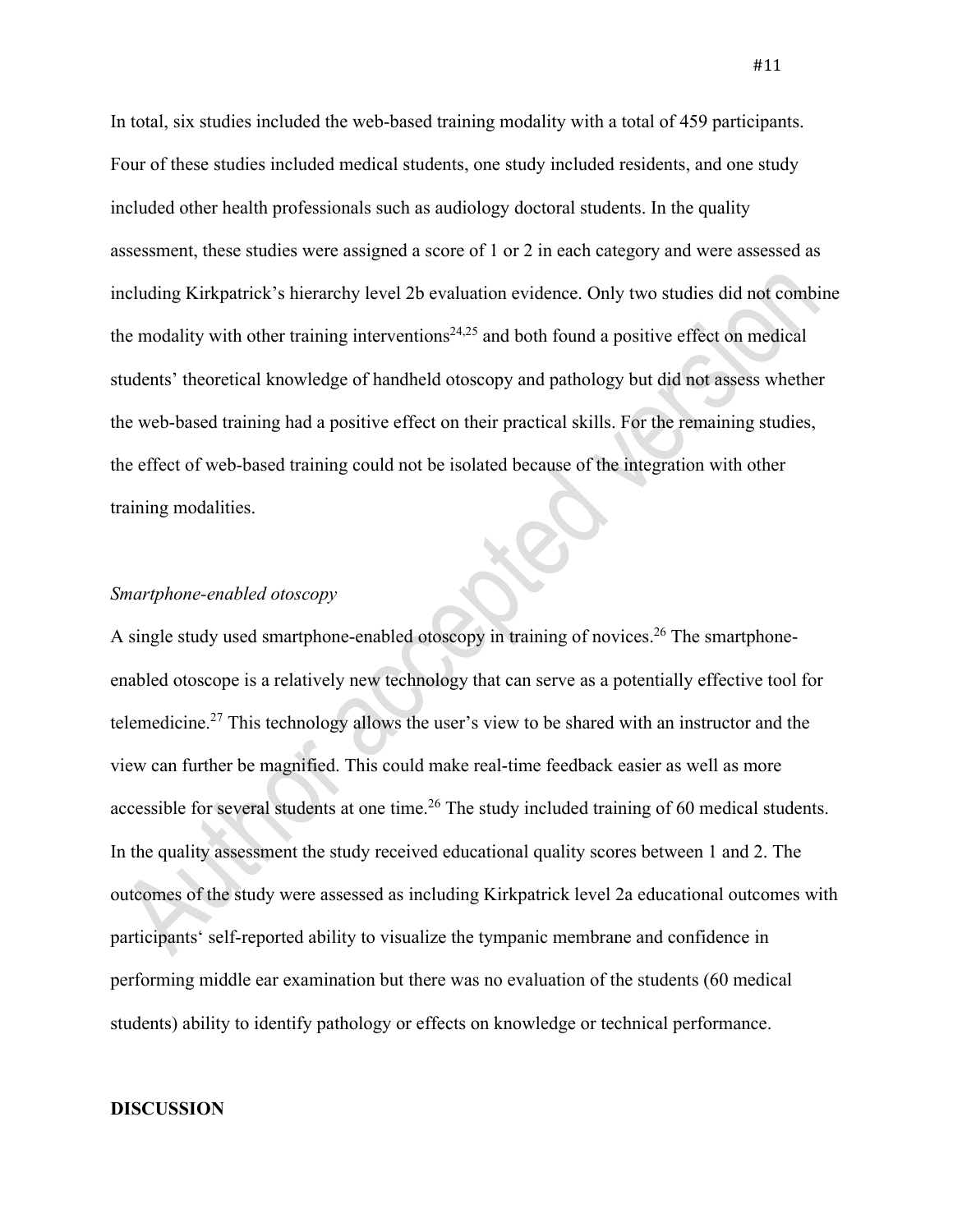# *Summary of the main findings*

In this study, we have mapped the current methods and medical educational evidence for training of handheld otoscopy skills. We categorized handheld otoscopy training into the following educational modalities: workshops, physical simulators, web-based training, and smartphoneenabled otoscopy. The most widely used were workshops and physical models and most studies found a favorable effect on attitude, knowledge or skills in handheld otoscopy. Only one study used smartphone-enabled otoscopy and overall, more studies are needed to assess the use of this modality for training handheld otoscopy. The educational quality of the studies was reasonable as most studies were assessed as level 1 to 2. The educational outcomes were mostly evaluated on the lower Kirkpatrick levels (1, 2A and 2B). Joyce et al (13) reached Kirkpatrick's level 3 as the outcome was use of pneumatic vs basic otoscopy in the clinical examination after training pneumatic otoscopy but could not show an increase in the use of pneumatic otoscopy after training. Heterogeneity of the studies including differences in educational context, interventions, content, learner levels (from novice students to more experienced practitioners), and educational outcomes make comparisons and conclusions difficult.

Consequently, we cannot establish an effect-size or make recommendations on which of the different modalities is the most effective for example specific types of learners or contexts. Nevertheless, one study found physical simulation superior to web-based training and lectures with regard to improvement of diagnostic and clinical skills.<sup>19</sup> Two more studies showed how a combination of physical simulation training and didactic training had a positive impact on both diagnostic and clinical skills of pediatric residents and medical students.17,18 Overall, a systematic approach to training of handheld otoscopy using any of the described modalities seems to have a positive effect regardless of learner level.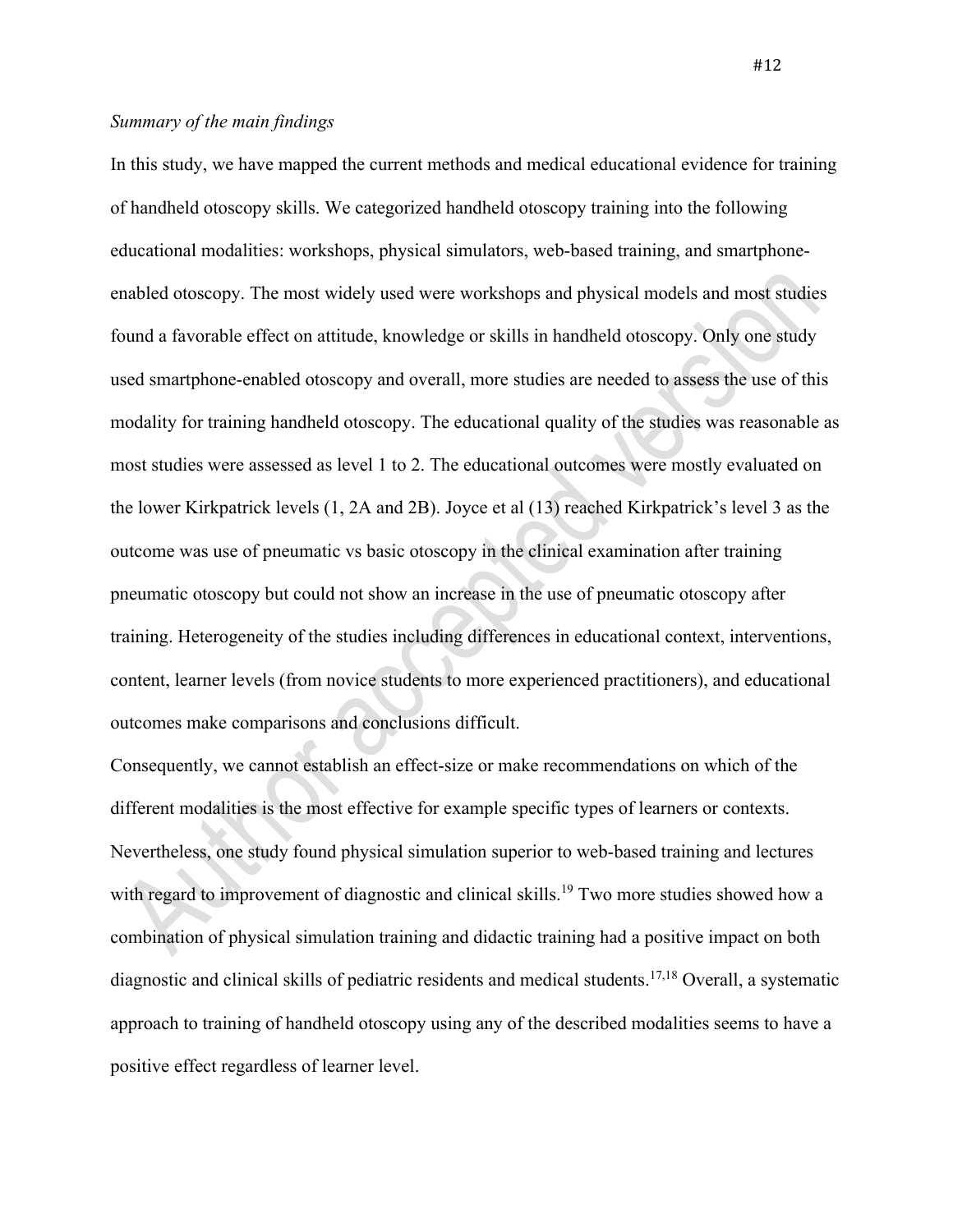### *Strengths and limitations*

A strength of this study is the systematic approach which has identified 33 studies on the effect of relevant training interventions with a total of 5,468 participants. The overall positive effect found regardless of intervention raises concern of reporting bias in the literature (i.e. negative findings not being reported/published). Another limitation of our study is the lack of quantification of the interventions effect, due to the heterogeneity of the included studies. In addition to the previously mentioned factors such as differences in educational context and outcomes, also the variations of the procedure limits comparability. Some studies mainly focused on training of pneumatic otoscopy skills either alone or in combination with "regular" handheld otoscopy and consequently focus of the training might be too different for direct comparison.

### *Implications*

It is well-established that simulation-based training has positive effects on procedural skills learning.<sup>28</sup> Often, simulation-based training of technical skills is used to provide a safe learning environment for procedures where basic competencies are required before further supervised training in the clinical environment. In the case of handheld otoscopy, patient safety concern is not the primary reason to consider using simulation-based training models. Rather simulationbased training offers a standardized and controlled learning experience where relevant normal variations and pathologies can be presented for the learner, which can be more difficult to achieve in a classroom setting. Morris et al.<sup>14</sup> showed how 1.5 hours structured training using a physical simulator resulted in medical students being able to more acurrate diagnose middle ear effusion compared to untrained subjects (79.2% vs 57.3%). Oyewumi et al.<sup>1</sup> had similar positive findings, but in a population of more skilled learners (Famliy and Community medicine, pediatric and otolaryngology residents) showing improvement in diagnostic skills in a simulation setting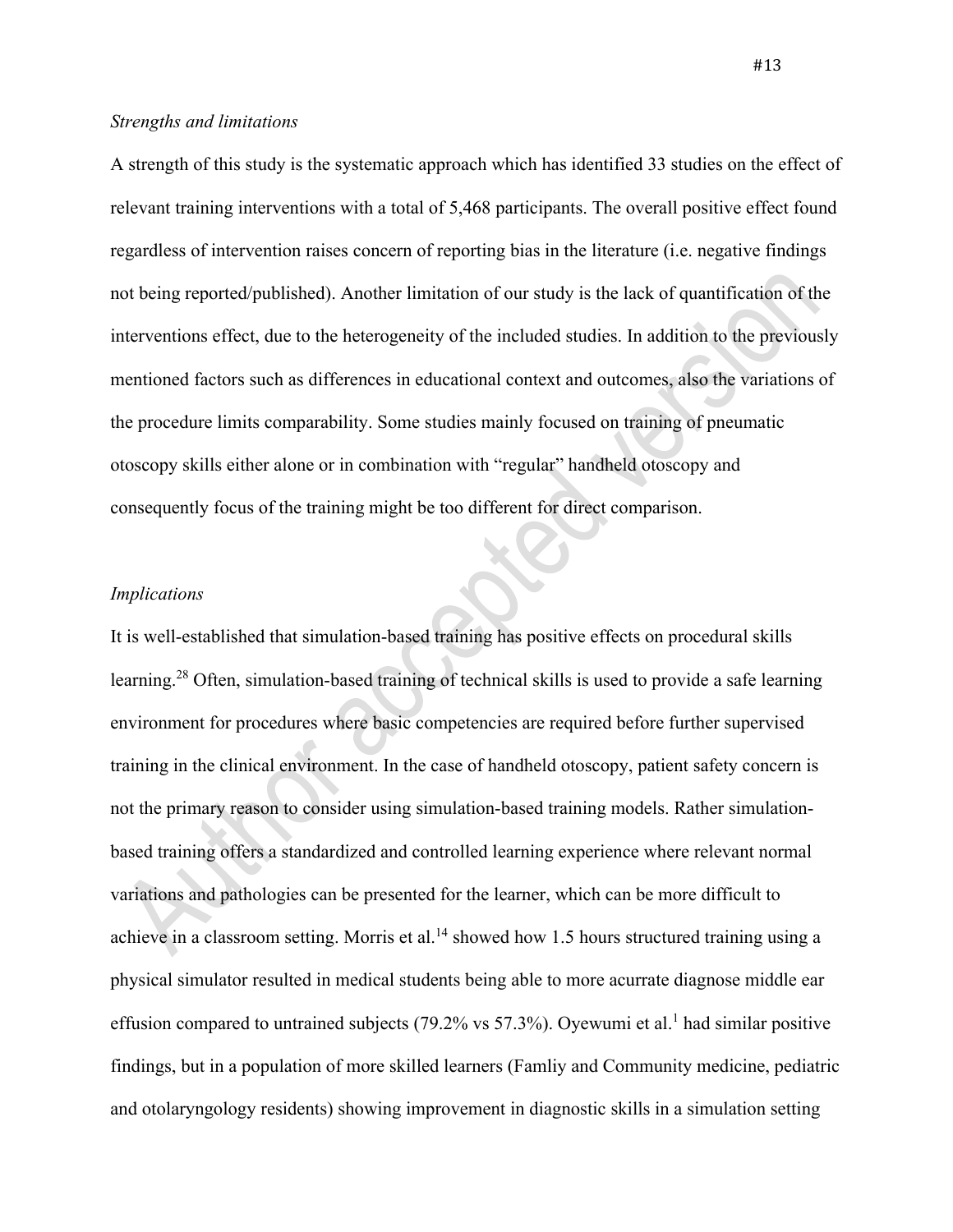after physical simulation training. These interventions can to some extent be alleviated through supporting traditional classroom activities with web-based/e-learning activities as illustrated in some of the examples of workshops found.

Based on the studies included, it is not possible to make any specific best practice recommendations for the training of skills in handheld otoscopy. Each modality has different strengths and limitations and there is a paucity of studies with higher level learning outcomes to inform actual effects on behavioral change and patient outcomes. Table 2 suggests strengths and weaknesses of each modality.

The following best practice recommendation is therefore based on knowledge from other procedures and contemporary educational theoretical frameworks. The principles of directed, self-regulated learning (DSRL) has demonstrated long-term benefits on procedural performance compared with instructor-regulated learning<sup>29</sup>: DSRL represents a self-directed learning experience where trainees regulate their own learning scaffolded by intentional instructional design and learning supports provided by the educator without the continued presence of a human instructor.<sup>30</sup> Regardless of training leaning on instructor-led or self-directed practice, feedback is important has consistently been identified as a key feature of successful simulation-based training.<sup>31,32</sup> Appropriate feedback should therefore be considered when designing the training curriculum for handheld otoscopy. For psychomotor skills training, distribution of training over a longer period of time is superior to massed practice where training is condensed over a short period of time.<sup>33,34</sup> Nevertheless, most of the workshop formats found represented massed learning events with training only for a single day or a few consecutive days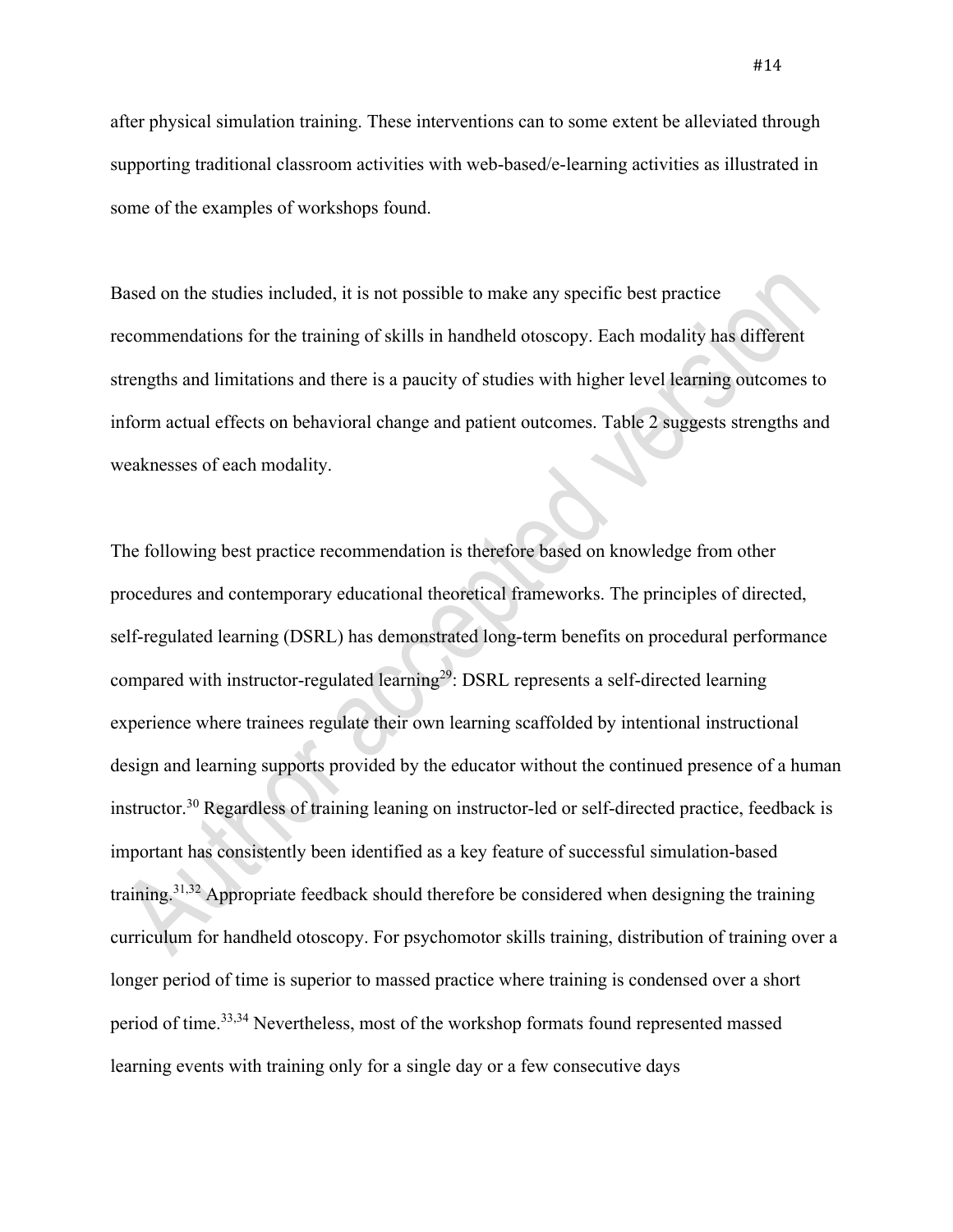Finally, assessment of skills is key in competency-based medical education. Structured assessment can be used for progress monitoring and summative feedback that can be used to determine when the learner is proficient (i.e. mastery learning).<sup>35</sup> In handheld otoscopy, adequate skills consist both of the ability to make the correct diagnosis but also the ability to technically perform the procedure and systematically evaluate the external ear canal and tympanic membrane. Assessment of technical skills performance is mostly not used in the identified studies. We have recently developed an assessment tool for technical skills performance in handheld otoscopy and established a pass/fail standard<sup>36</sup>, which can supplement assessment of the learners diagnostic skills.

Ultimately, training of handheld otoscopy should be designed for the specific context which might be medical students as is the case in 20 of the 33 studies in this review. However, specific procedural training could also be targeted at more experienced learners such as pediatricians or general practitioners. It is therefore important to map the needs of the intended learners, choose relevant learning objectives, and design the educational intervention and implementation strategy accordingly. We recommend using a structured approach such as Kern's six-step approach to curriculum design. 37

### **CONCLUSION**

In this systematic review, we identified 33 studies on handheld otoscopy training using either workshops, physical simulators, web-based training/e-learning, or smartphone-enabled otoscopy as the training model. Almost all studies reported a favorable effect on attitude, knowledge or skills but the heterogeneity make comparisons and conclusions difficult. Overall, it seems that any systematic approach to training of handheld otoscopy is beneficial for any learner level.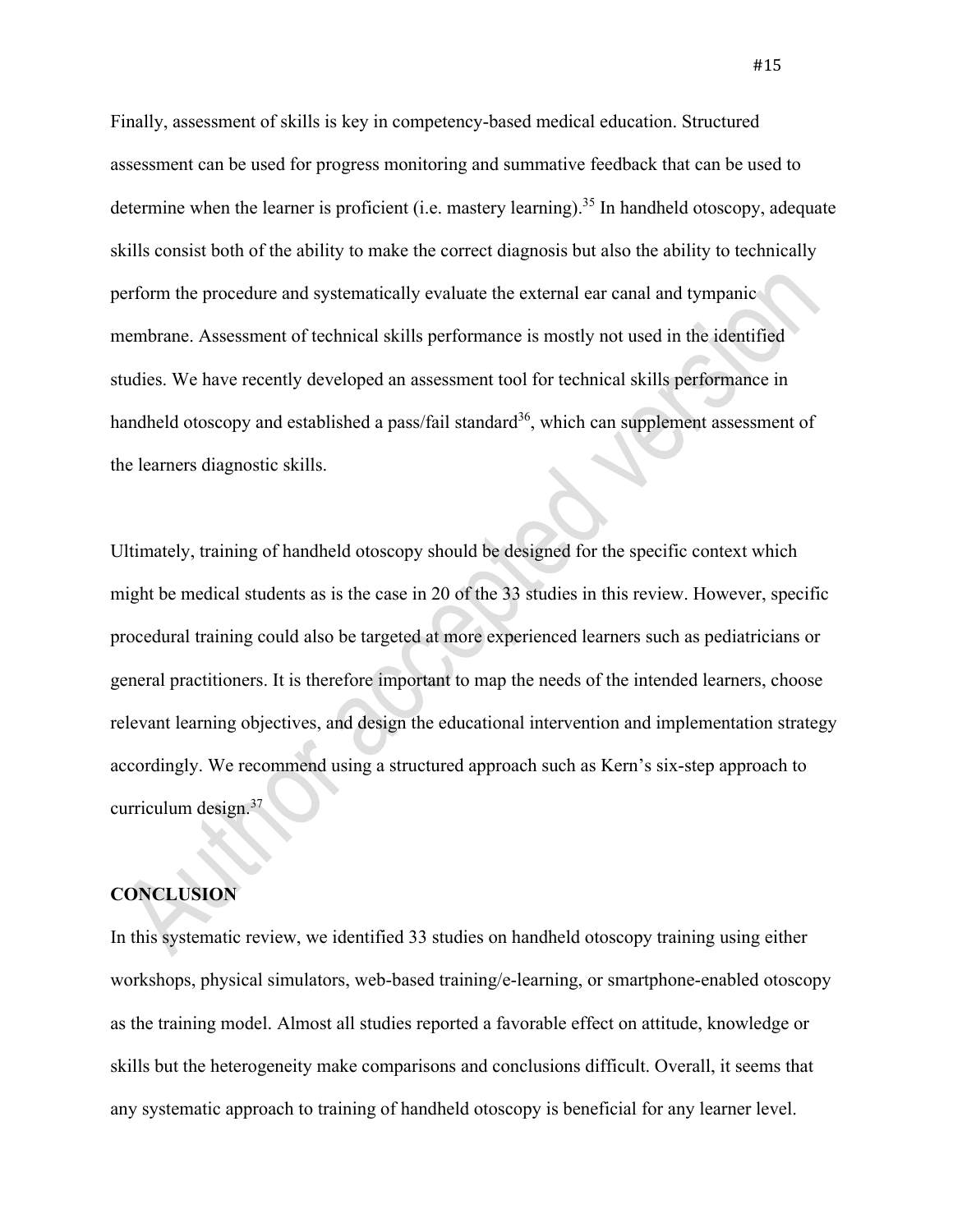There is a need to better understand the positive effects to inform which components of the structured approach works, for whom the different educational interventions have the greatest effect, and what the optimal amount of training is.

----

### *Acknowledgements*: None.

*Funding/Support*: Steven Andersen has received research funding for his postdoc from the

Independent Research Fund Denmark (8026-00003B). The remaining authors have no other

sources of funding or support to declare.

*Other disclosures*: None.

*Ethical approval*: Not applicable.

*Disclaimers*: None.

*Previous presentations*: None

*Data*: Data can be requested from the corresponding author.

## **REFERENCES**

- 1. Oyewumi M, Brandt MG, Carrillo B, Atkinson A, Iglar K, Forte V. Objective Evaluation of Otoscopy Skills Among Family and Community Medicine , Pediatric , and Otolaryngology Residents. J Surg Educ [Internet]. 2017;73(1):129–35. Available from: http://dx.doi.org/10.1016/j.jsurg.2015.07.011
- 2. Liese JG, Silfverdal SA, Giaquinto C, Carmona A. Incidence and clinical presentation of acute otitis media in children aged < 6 years in European medical practices. Epidemiol Infect. 2013;142(2014):1778–88.
- 3. Monasta L, Ronfani L, Marchetti F, Montico M, Brumatti LV, Bavcar A, et al. Burden of Disease Caused by Otitis Media : Systematic Review and Global Estimates. PLoS One.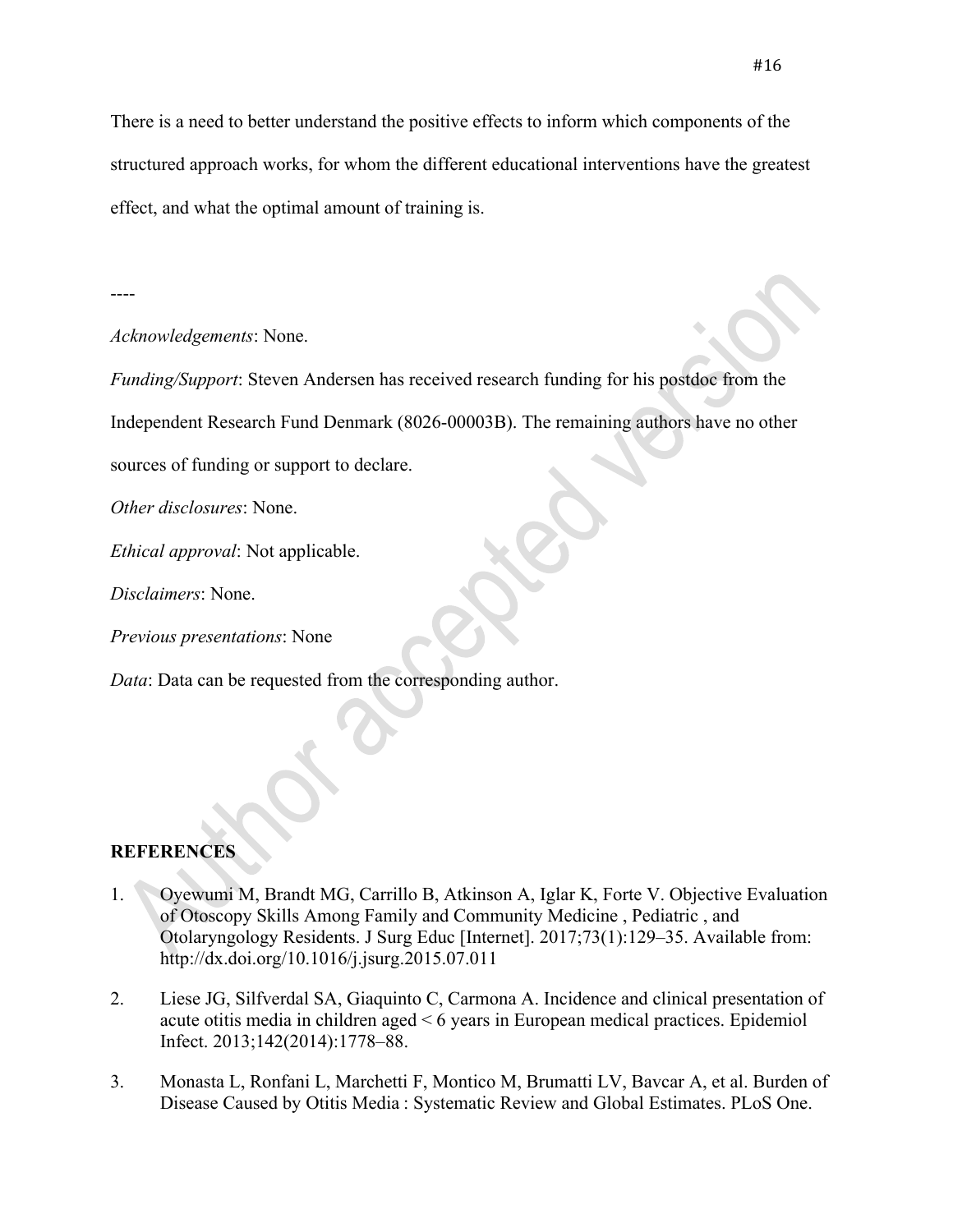2012;7(4).

- 4. Fisher EW. Assessment of the otoscopic skills of general practitioners and medical students : is there room for improvement ? Br J Gen Pract. 1992;42:65–7.
- 5. Moher D, Liberati A, Tetzlaff J, Altman DG, Group TP. Preferred Reporting Items for Systematic Reviews and Meta-Analyses : The PRISMA Statement. PLoS Med. 2009;6(7).
- 6. Gordon M, Hill E, Stojan JN, Daniel M. Educational Interventions to Improve Handover in Health Care: An Updated Systematic Review. Acad Med. 2018;93(8):1234–44.
- 7. Doonnelly M, Walsh M, Hone S, O'Sullivan P. Examining the ear clinical teaching.pdf. Med Educ. 1996;30:299–302.
- 8. Eikelboom RH, Weber S, Atlas MD, Dinh Q, Mbao MN, Gallop MA. A tele-otology course for primary care. J Telemed Telecare. 2003;9:19–22.
- 9. Rosenkranz S, Abbott P, Reath J, Gunasekera H, Hu W. Promoting diagnostic accuracy in the GP management of otitis media in children : findings from a multimodal , interactive workshop on tympanometry and pneumatic otoscopy. Qual Prim Care. 2012;20(4):275–85.
- 10. Wormald P, Browning G, Robinsion K. Is otoscopy reliable? A structured teaching method to improve otoscopic accuracy in trainees. Clin Otolaryngol. 1995;20:63-67.
- 11. Gao J, Al-Lami A, Seet C, Kanegaonkar R. Initial validation of a New Digital Otoscopy Training Model. Otolaryngol Neck Surg. 2018;159:116–44.
- 12. Joyce AH, Raman M, Beaumont JL, Heiman H, Adler M, Schmidt SM. A survey comparison of educational interventions for teaching pneumatic otoscopy to medical students. BMC Med Educ. 2019;19:79.
- 13. Campisi P, Tirado Y, Hons NKCM, Forte V. Otoscopy Simulation : A New Paradigm in Undergraduate Medical Education. 2003;
- 14. Wafaa A, Masterson C, Dion N, Berg S, Abdelhakiem M. Optimizing Otoscopy Competency in Audiology Students through Supplementary Otoscopy Training. J Am Acad Audiol. 2017;866(2013):859–66.
- 15. Morris E, Kesser BW, Peirce-cottler S, Keeley M. Development and Validation of a Novel Ear Simulator to Teach Pneumatic Otoscopy. Simul Healthc. 2012;7:22–6.
- 16. Wu V, Beyea JA. Evaluation of a Web-Based Module and an Otoscopy Simulator in Teaching Ear Disease. Otolaryngol - Head Neck Surg. 2017;156(2):272–7.
- 17. Venail F, Akkari M, Merklen F, Samson J, Cizeron G, Mondain M, et al. Evaluation of otoscopy simulation as a training tool for real-time remote otoscopy Evaluation of otoscopy simulation as a training tool for real-time remote otoscopy. Int J Audiol [Internet]. 2017; Available from: https://doi.org/10.1080/14992027.2017.1416190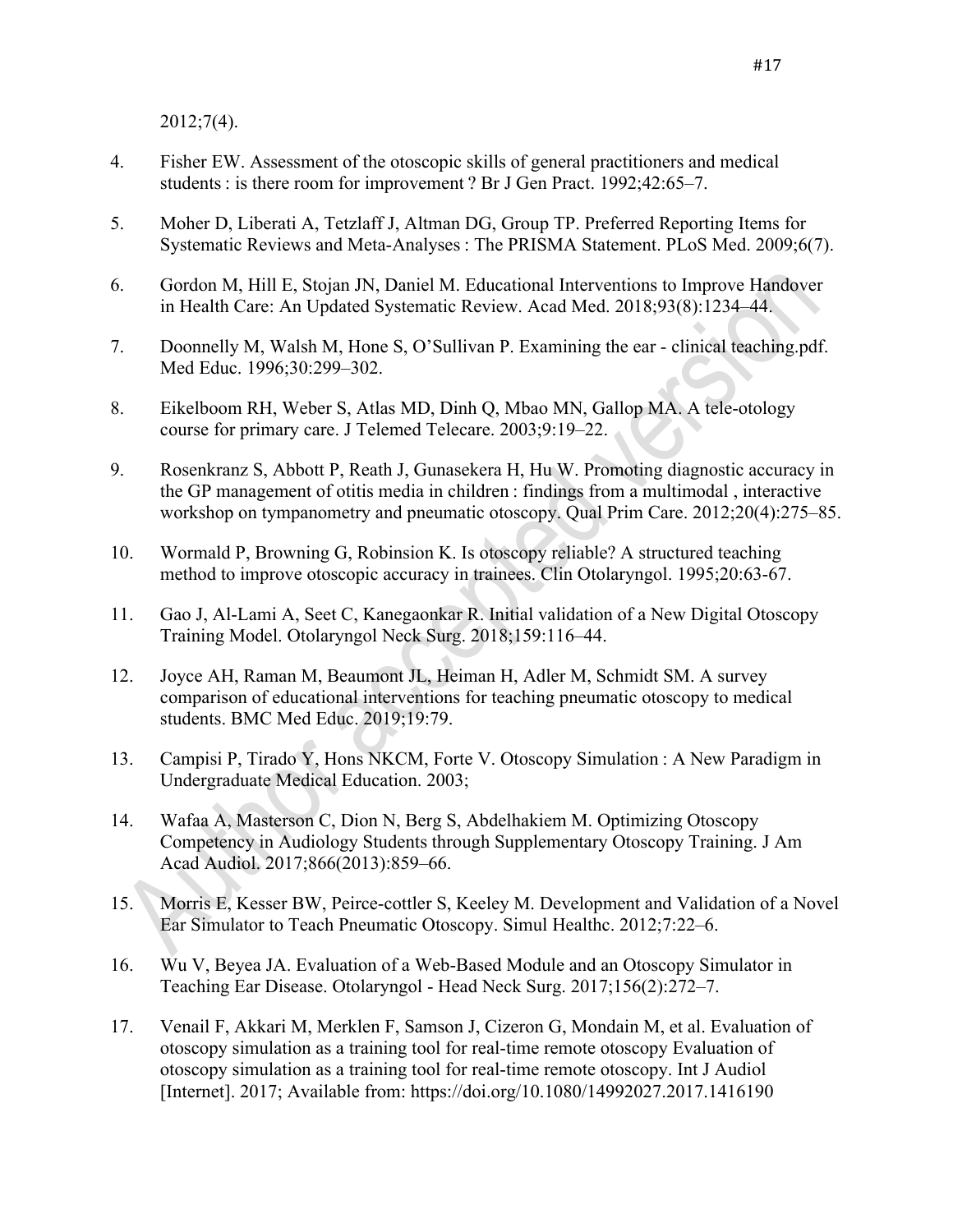- 18. Paul C, Gjerde C, Mcintosh G, Weber L. Teaching the pediatric ear exam and diagnosis of Acute Otitis Media : a teaching and assessment model in three groups. BMC Med Educ. 2017;17:146.
- 19. Paul C, Keeley M, Rebella G, Frohna J. Teaching Pediatric Otoscopy Skills to Pediatric and Emergency Medicine Residents : A Cross-Institutional Study. Acad Pediatr [Internet]. 2018;18(6):692–7. Available from: https://doi.org/10.1016/j.acap.2018.02.009
- 20. Wu V, Sattar J, Cheon S, Beyea JA. Ear Disease Knowledge and Otoscopy Skills Transfer to Real Patients : A Randomized Controlled Trial. J Surg Educ [Internet]. 2018;75(4):1062–9. Available from: http://dx.doi.org/10.1016/j.jsurg.2017.12.011
- 21. Lee DJ, Fu TS, Carrillo B, Campisi P, Forte V. Evaluation of an Otoscopy Simulator to Teach Otoscopy and Normative Anatomy to First Year Medical Students. Laryngoscope. 2015;(September):2159–62.
- 22. Davies J, Djelic L, Campisi P, Forte V, Chiodo A. Otoscopy Simulation Training in a Classroom Setting : A Novel Approach to Teaching Otoscopy to Medical Students. Laryngoscope. 2014;(November):2594–7.
- 23. Dell'Era V, Garzaro M, Carenzo L, Ingrassia PL, Valletti PA. An innovative and safe way to train novice ear nose and throat residents through simulation : the SimORL experience. Acta Otorhinolaryngol Ital. 2020;40:19–25.
- 24. Xu J, Campisi P, Forte V, Carrillo B, Vescan A, Brydges R. Effectiveness of discovery learning using a mobile otoscopy simulator on knowledge acquisition and retention in medical students : a randomized controlled trial. J Otolaryngolgoy - Head Neck Surg. 2018;47.
- 25. Stepniak C, Wickens B, Husein M, Paradis J, Ladak HM, Fung K, et al. Blinded Randomized Controlled Study of a Web-Based Otoscopy Simulator in Undergraduate Medical Education. Laryngoscope. 2016;1–6.
- 26. Grundman JA, Wigton RS, Nickol D. A Controlled Trial of an Interactive , Web-based Virtual Reality Program for Teaching Physical Diagnosis Skills to Medical Students. Acad Med. 2000;75:47–9.
- 27. Hakimi AA, Lalehzarian AS, Lalehzarian SP, Azhdam AM, Nedjat S, Boodaie BD. Utility of a smartphone ‑ enabled otoscope in the instruction of otoscopy and middle ear anatomy. Eur Arch Oto-Rhino-Laryngology [Internet]. 2019;276(10):2953–6. Available from: https://doi.org/10.1007/s00405-019-05559-6
- 28. Moshtagi O, Sahyouni R, Haidar Y, Huang M, Moshtagi A, Ghavami Y, et al. Smartphone-Enabled Otoscopy in Neurotology/Otology. Otolaryngol - Head Neck Surg. 2017;156:554–8.
- 29. Cook DA, Hamstra SJ, Brydges R, Zendejas B, Szostek JH, Wang AT, et al. Comparative effectiveness of instructional design features in simulation-based education: Systematic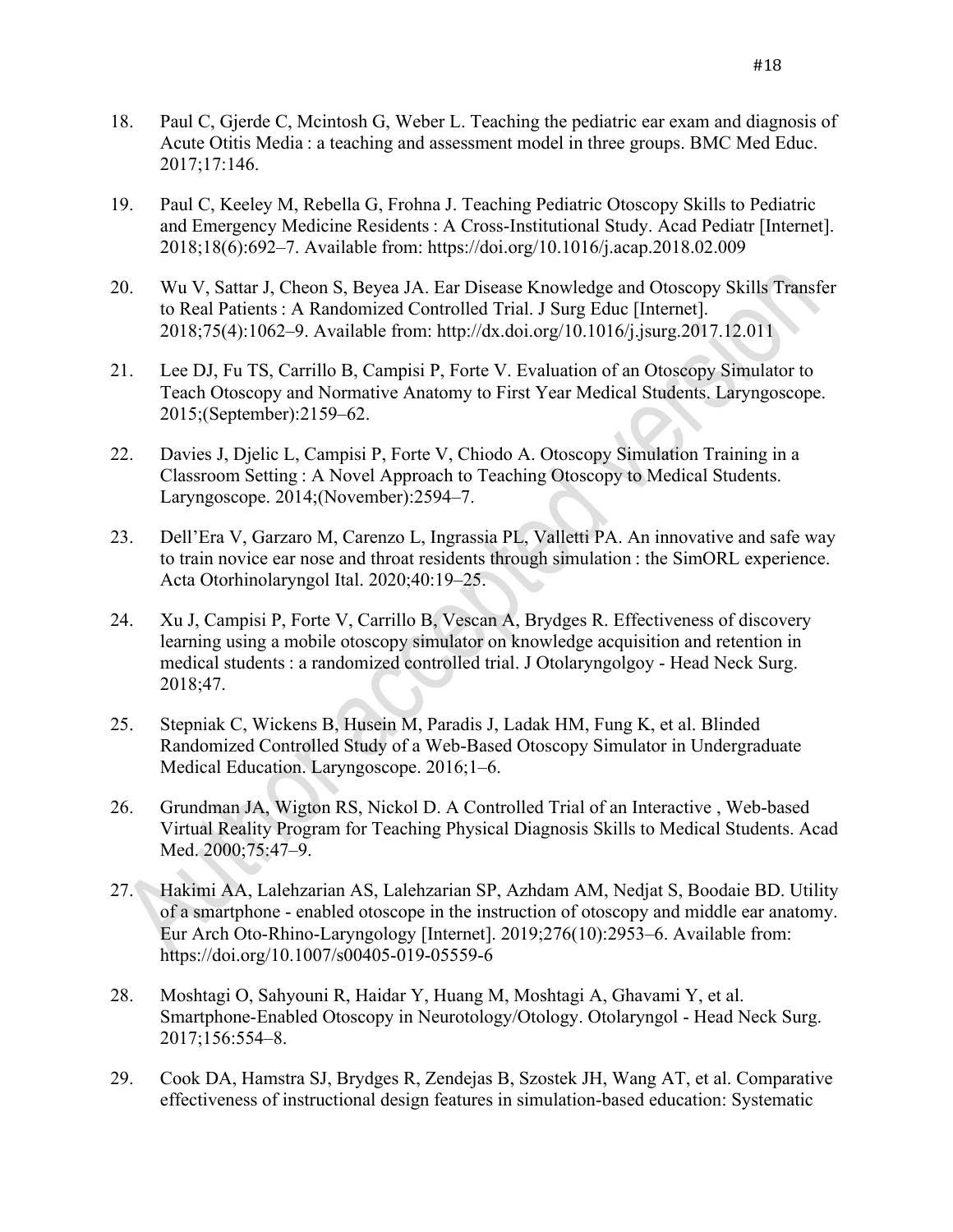review and meta-analysis. Vol. 35, Medical Teacher. 2013.

- 30. Brydges R, Dubrowski A, Regehr G. A New Concept of Unsupervised Learning : Directed Self-Guided Learning in the Health Professions. Acad Med. 2010;85(10):49–55.
- 31. Cook DA, Hatala R, Brydges R, Zendejas B, Szostek JH, Wang AT, et al. Technology-Enhanced Simulation for Health Professions Education A Systematic Review and Metaanalysis. JAMA J Am Med Assoc. 2011;306(9):978–88.
- 32. Issenberg SB, Mcgaghie WC, Petrusa ER, Gordon DLEE, Scalese RJ. Features and uses of high-fidelity medical simulations that lead to effective learning : a BEME systematic review. Med Teach. 2005;27(1):10–28.
- 33. Andersen SAW, Konge L, Cayé-Thomasen P, Sørensen MS. Learning curves of virtual mastoidectomy in distributed and massed practice. JAMA Otolaryngol - Head Neck Surg. 2015;141(10):913–8.
- 34. Mackay S, Morgan P, Datta V, Chang A, Darzi A. Practice distribution in procedural skills training. Surg Endosc. 2002;16:957–62.
- 35. Yudkowsky R, Park YS, Lineberry M, Knox A, Ritter EM. Setting Mastery Learning Standards. Acad Med. 2015;90(11):1495–500.
- 36. Guldager MJ, Melchiors J, Arild S, Andersen W. Development and Validation of an Assessment Tool for Technical Skills in Handheld Otoscopy. An Otol Rhinol Laryngol. 2020;
- 37. Kern DE, Thomas PA, Hughes MT. Curriculum Development for Medical Education: A Six-Step Approach [Internet]. Johns Hopkins University Press; 2010. (Curriculum Development for Medical Education). Available from: https://books.google.dk/books?id=yEd7XsJbYwwC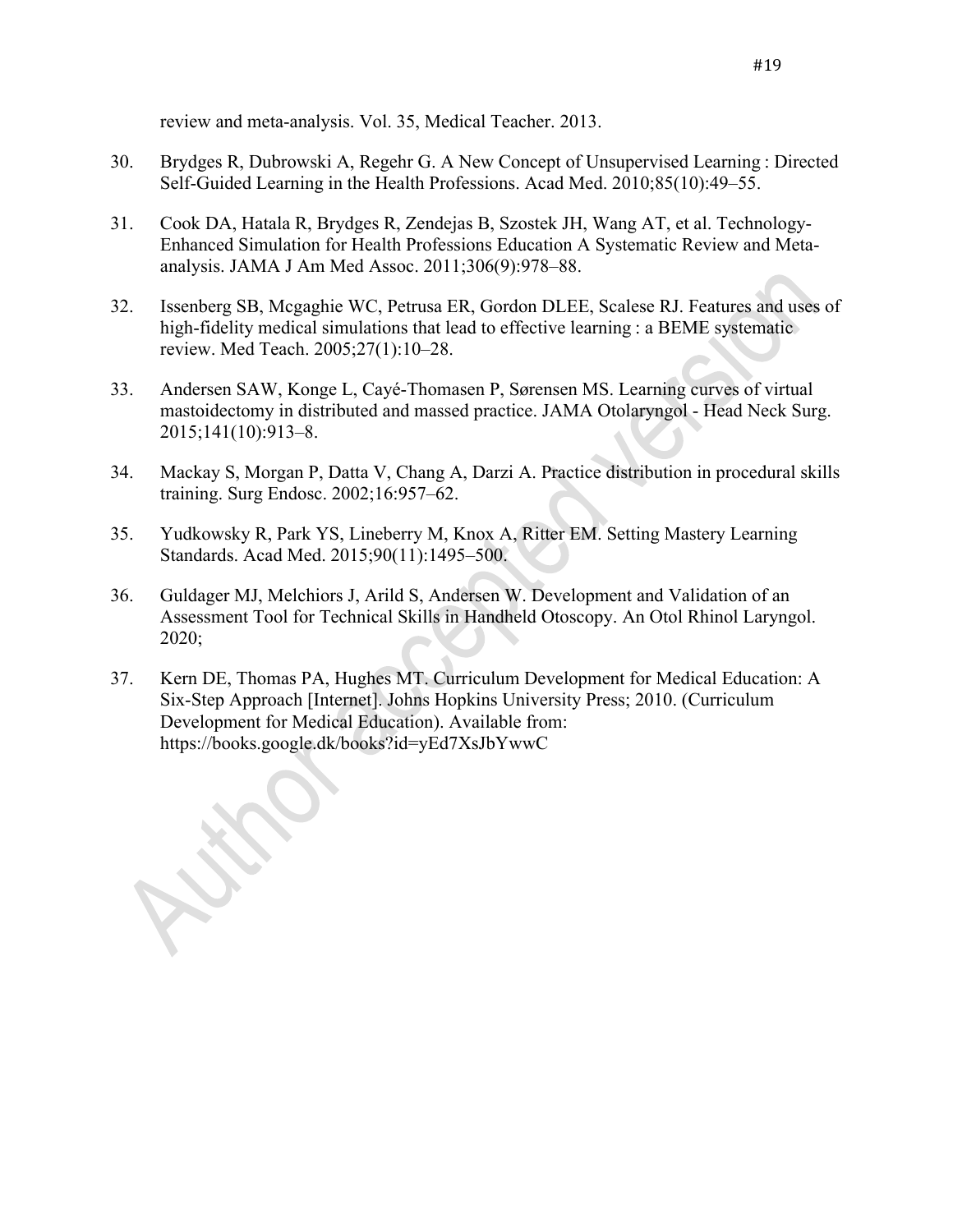# **TABLES**

| <b>Trial characteristics</b>  | No. of trials  | No. of participants* |
|-------------------------------|----------------|----------------------|
| All trials                    | 33             | 5,468                |
| Study design                  |                |                      |
| Randomized, controlled trial  | 12             | 794                  |
| Non-randomized trial          |                | 121                  |
| Observational                 | 14             | 4,055                |
| Survey                        | $\overline{4}$ | 303                  |
| Cross sectional               | $\overline{2}$ | 195                  |
| Training modalities           |                |                      |
| Workshop                      | 22             | 4,477                |
| Physical simulators           | 15             | 773                  |
| Web-based training/e-learning | 6              | 459                  |
| Smartphone-enabled otoscopy   | $\mathbf{1}$   | 60                   |
| Technical skill               |                |                      |
| Otoscopy                      | 26             | 5,020                |
| Pneumatic otoscopy            | 6              | 503                  |
| Video-otoscopy                | $\overline{2}$ | 200                  |
| Smartphone-enabled otoscopy   | $\mathbf{1}$   | 60                   |
| Participants                  |                |                      |
| Medical students              | 20             | 1,373                |

Table 1. Characteristics of the included trials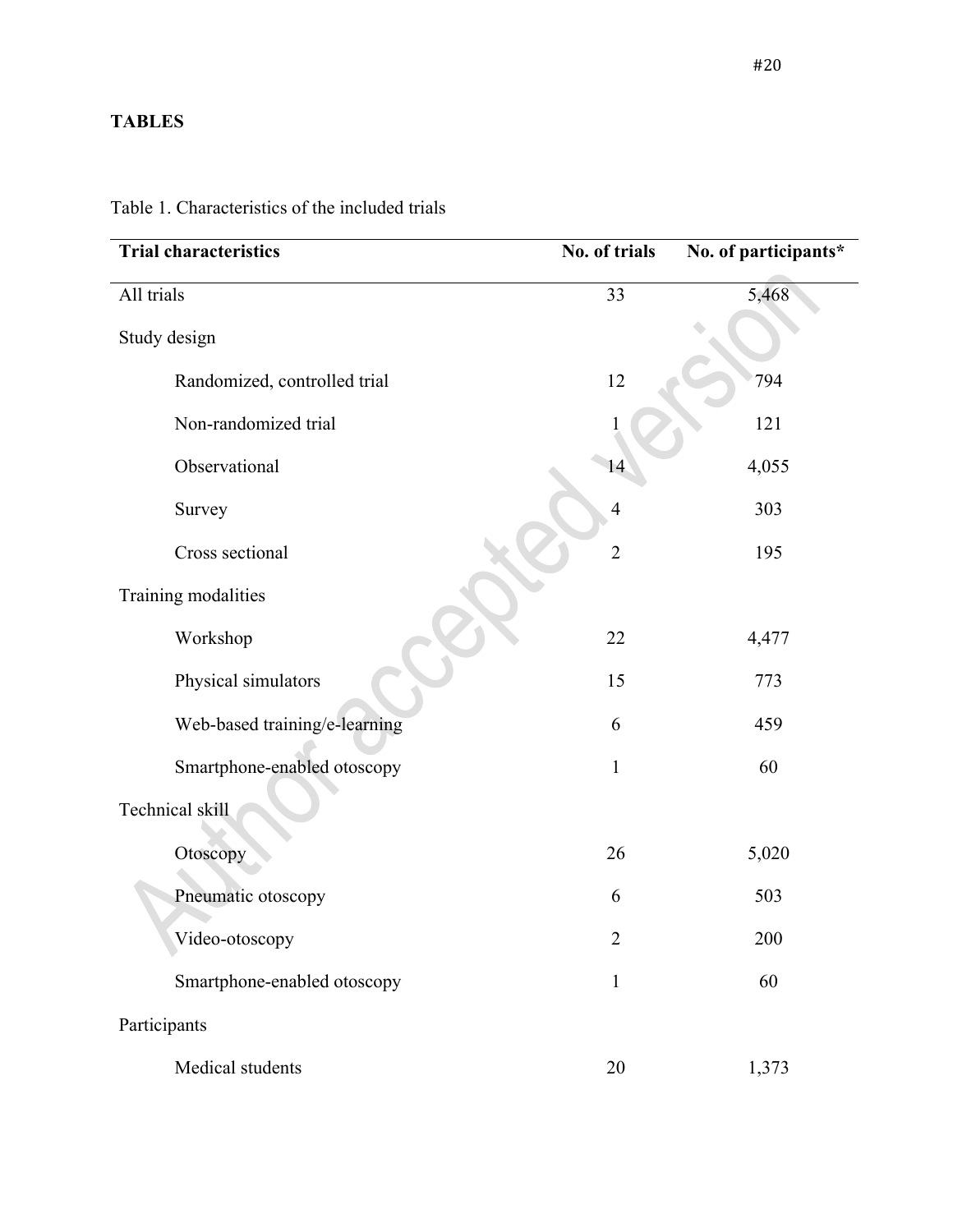| Residents (Pediatrics and ENT)                   | 5              | 279              |
|--------------------------------------------------|----------------|------------------|
| General practitioners                            | 4              | 795              |
| Otorhinolaryngologists                           | 1              | 317              |
| Pediatricians                                    | 1              | 2,331            |
| Healthcare professionals                         | 3              | 323              |
| Outcome (cf. Kirkpatrick)                        |                |                  |
| Level 1 - Participation                          | $\overline{2}$ | 63               |
| Level 2a – Modification of attitudes/perceptions |                | 69               |
| Level 2b – Modification of knowledge/skills      | 27             | 5,221            |
| Level $3$ – Behavioral change                    |                | 115              |
| Level 4 – Benefit to patients/clients            | $\theta$       | $\boldsymbol{0}$ |
|                                                  |                |                  |

\*Numbers reflect the number of participants enrolled in the trials.

 $\sum_{s \in P_1}^{r+*}$  The number of trials and participants may add up to more than the total number for all trials because several studies fit within more than 1 study design and included more than 1 type of simulation model.

 $\bullet$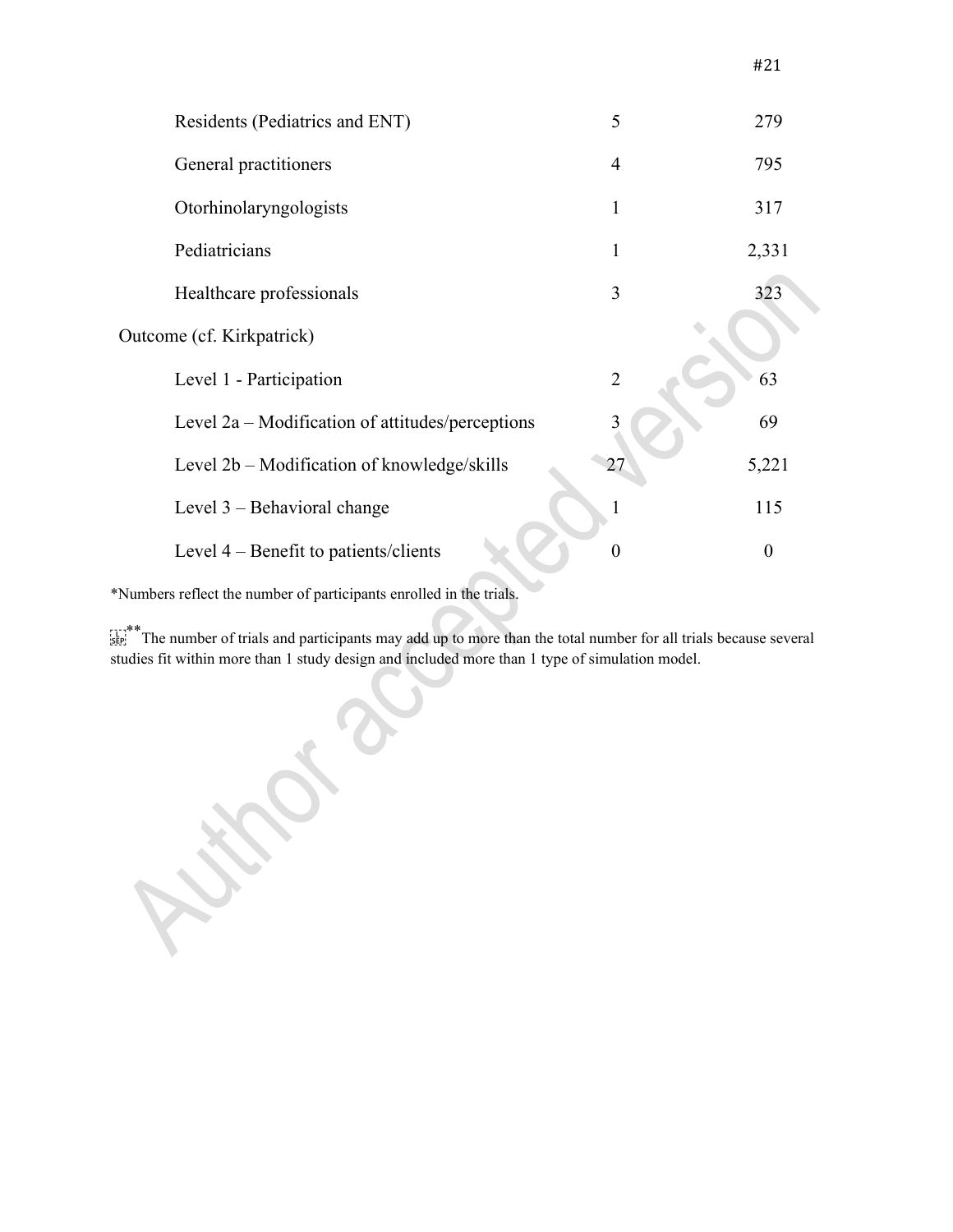| <b>Modality</b>                | <b>Strengths</b>                                                                                                                                                                                                                                      | Weaknesses                                                                                                                                                                                                                                                                                                                                                               |
|--------------------------------|-------------------------------------------------------------------------------------------------------------------------------------------------------------------------------------------------------------------------------------------------------|--------------------------------------------------------------------------------------------------------------------------------------------------------------------------------------------------------------------------------------------------------------------------------------------------------------------------------------------------------------------------|
| Workshops                      | Good interaction<br>between learners and<br>teachers<br>Useful for improving<br>theoretical skills<br>through traditional<br>didactics and group<br>discussion<br>Reasonable possibility<br>of supervision if the<br>number of participants<br>is low | Time consuming for<br>instructors and<br>administration.<br>Limited possibility for<br>hands-on practice<br>unless traditional<br>didactics are combined<br>with other training<br>modalities or training on<br>patients/peers.<br>Typically instructor-led<br>with limited opportunity<br>for self-regulated<br>learning<br>Limited possibility of<br>repeated practice |
| <b>Physical simulator</b>      | Useful for training<br>technical and diagnostic<br>skills<br>Case-variability can<br>easily be introduced<br>Good possibility of<br>supervision<br>Repeated practice and<br>self-regulated training if<br>the simulator is always<br>accessible.      | Often requires a<br>$\overline{\phantom{0}}$<br>supervisor or instructor<br>to give feedback<br>Availability/facilities<br>with simulators can be a<br>limiting factor<br>Can be more costly to<br>acquire and maintain<br>than other modalities                                                                                                                         |
| Web-based/e-learning           | Convenience of training<br>for the learners<br>especially if always<br>available<br>Possibility of repeated<br>practice/review of<br>material<br>Possibility of a high<br>$\overline{\phantom{a}}$<br>number of cases                                 | Technical aspects of the<br>procedure cannot be<br>trained hands-on<br>If dedicated time for<br>practice is not scheduled<br>this might influence<br>time spent on training                                                                                                                                                                                              |
| Smartphone-enabled<br>otoscopy | Possibility of sharing<br>$\overline{\phantom{a}}$<br>view with an instructor<br>also on a distance<br>Low cost compared with<br>a classic otoscope                                                                                                   | New technology with<br>only scarce evidence on<br>training effectiveness<br>Limited possibility of<br>integrated feedback i.e.<br>requires instructor                                                                                                                                                                                                                    |

**Table 2 – Modalities strengths and weaknesses**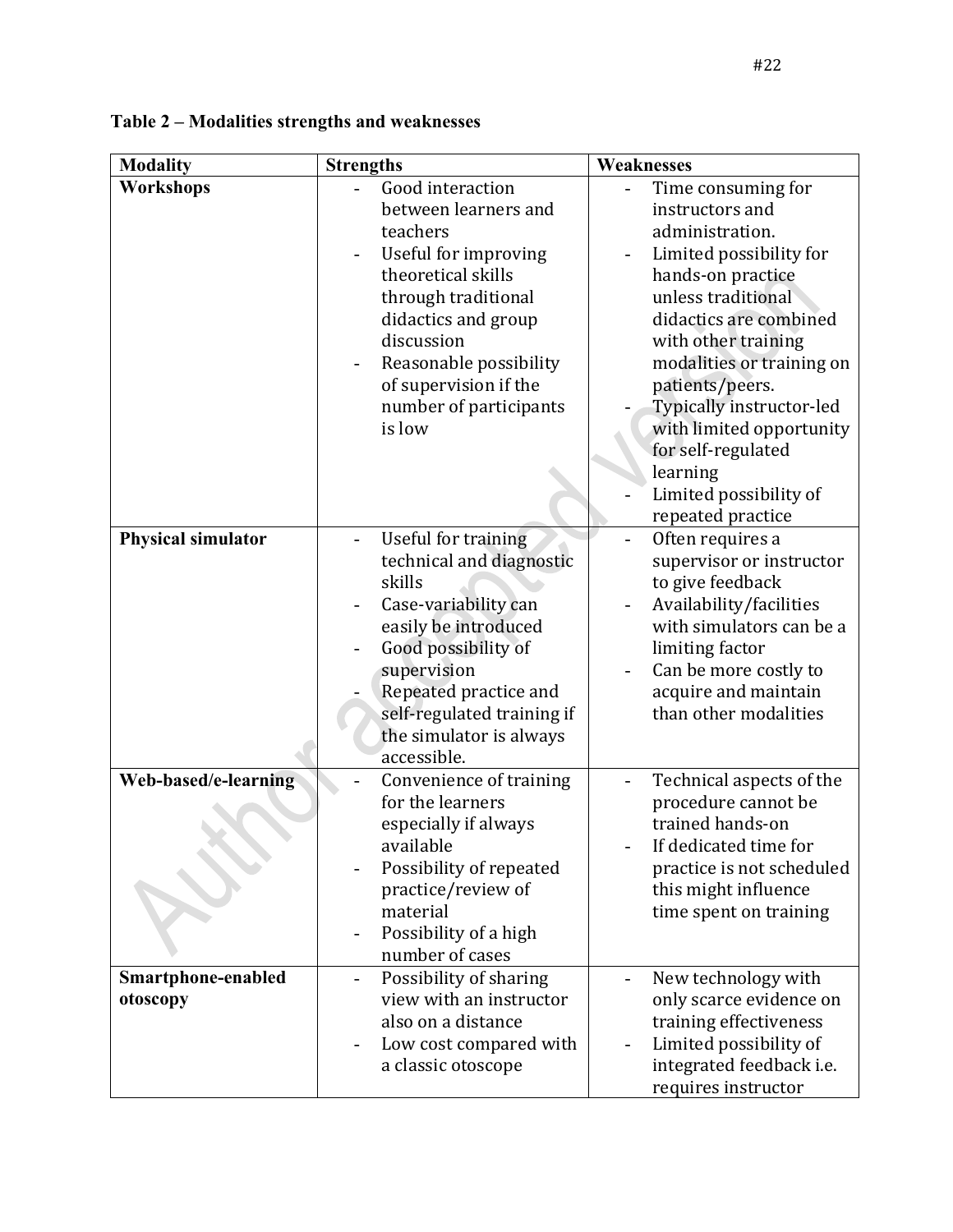|  | present/present at a<br>distance<br>- Limited possibility of<br>repeated practice and<br>self-regulated learning |
|--|------------------------------------------------------------------------------------------------------------------|

as an instructor is

needed